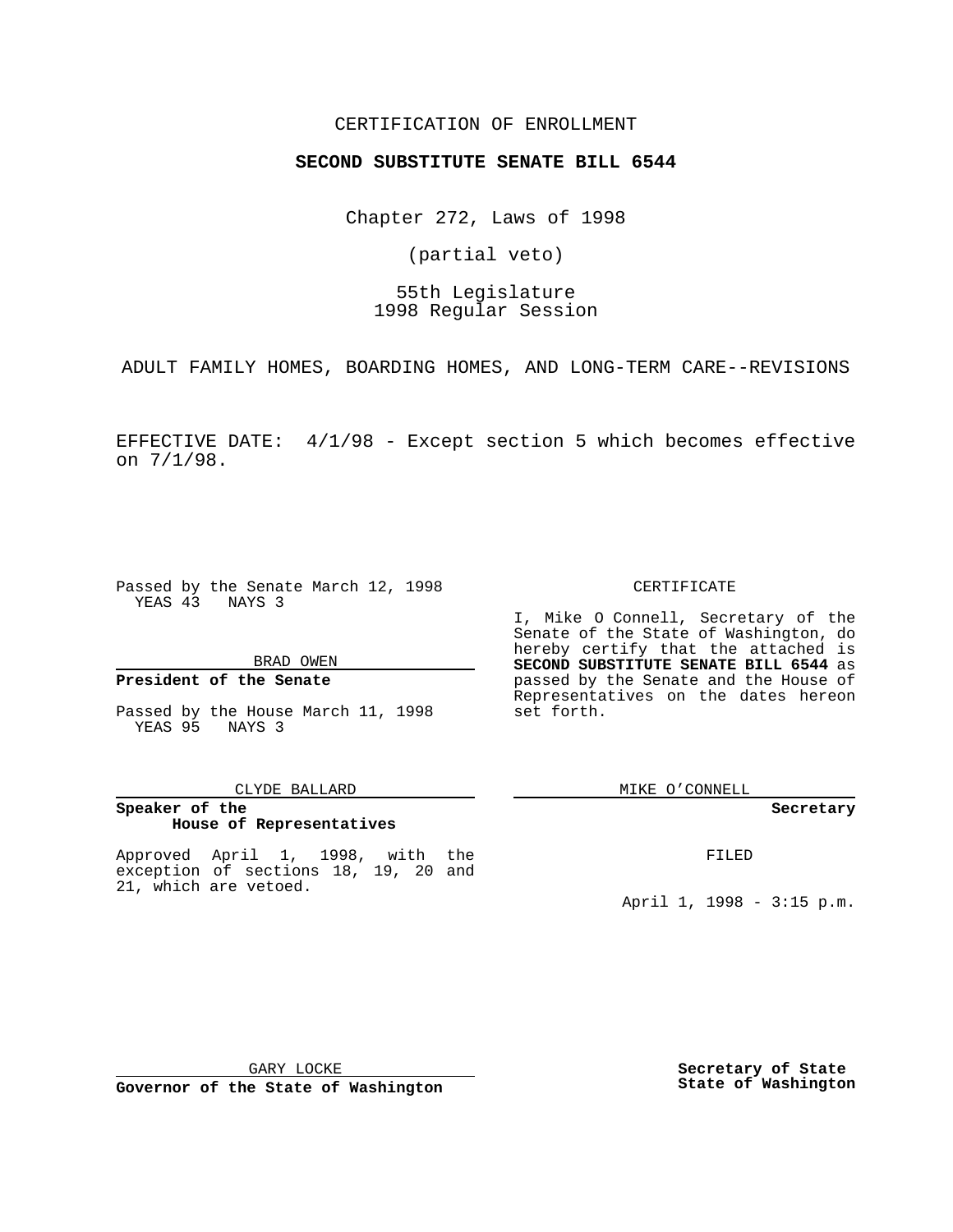## **SECOND SUBSTITUTE SENATE BILL 6544** \_\_\_\_\_\_\_\_\_\_\_\_\_\_\_\_\_\_\_\_\_\_\_\_\_\_\_\_\_\_\_\_\_\_\_\_\_\_\_\_\_\_\_\_\_\_\_

\_\_\_\_\_\_\_\_\_\_\_\_\_\_\_\_\_\_\_\_\_\_\_\_\_\_\_\_\_\_\_\_\_\_\_\_\_\_\_\_\_\_\_\_\_\_\_

AS RECOMMENDED BY CONFERENCE COMMITTEE

Passed Legislature - 1998 Regular Session

#### **State of Washington 55th Legislature 1998 Regular Session**

**By** Senate Committee on Ways & Means (originally sponsored by Senators Deccio, Franklin, Wood, Wojahn and Winsley)

Read first time 02/10/98.

 AN ACT Relating to improving long-term care; amending RCW 70.128.070, 70.129.030, 18.88A.210, 18.88A.230, 18.20.020, 18.20.190, 18.20.160, and 70.128.060; amending 1995 1st sp.s. c 18 s 54 (uncodified); adding new sections to chapter 18.20 RCW; adding new sections to chapter 70.128 RCW; adding new sections to chapter 18.48 RCW; creating new sections; making an appropriation; providing an effective date; providing an expiration date; providing a contingent expiration date; and declaring an emergency.

BE IT ENACTED BY THE LEGISLATURE OF THE STATE OF WASHINGTON:

 NEW SECTION. **Sec. 1.** The legislature finds that many residents of long-term care facilities and recipients of in-home personal care services are exceptionally vulnerable and their health and well-being are heavily dependent on their caregivers. The legislature further finds that the quality of staff in long-term care facilities is often the key to good care. The need for well-trained staff and well-managed facilities is growing as the state's population ages and the acuity of the health care problems of residents increases. In order to better protect and care for residents, the legislature directs that the minimum training standards be reviewed for management and caregiving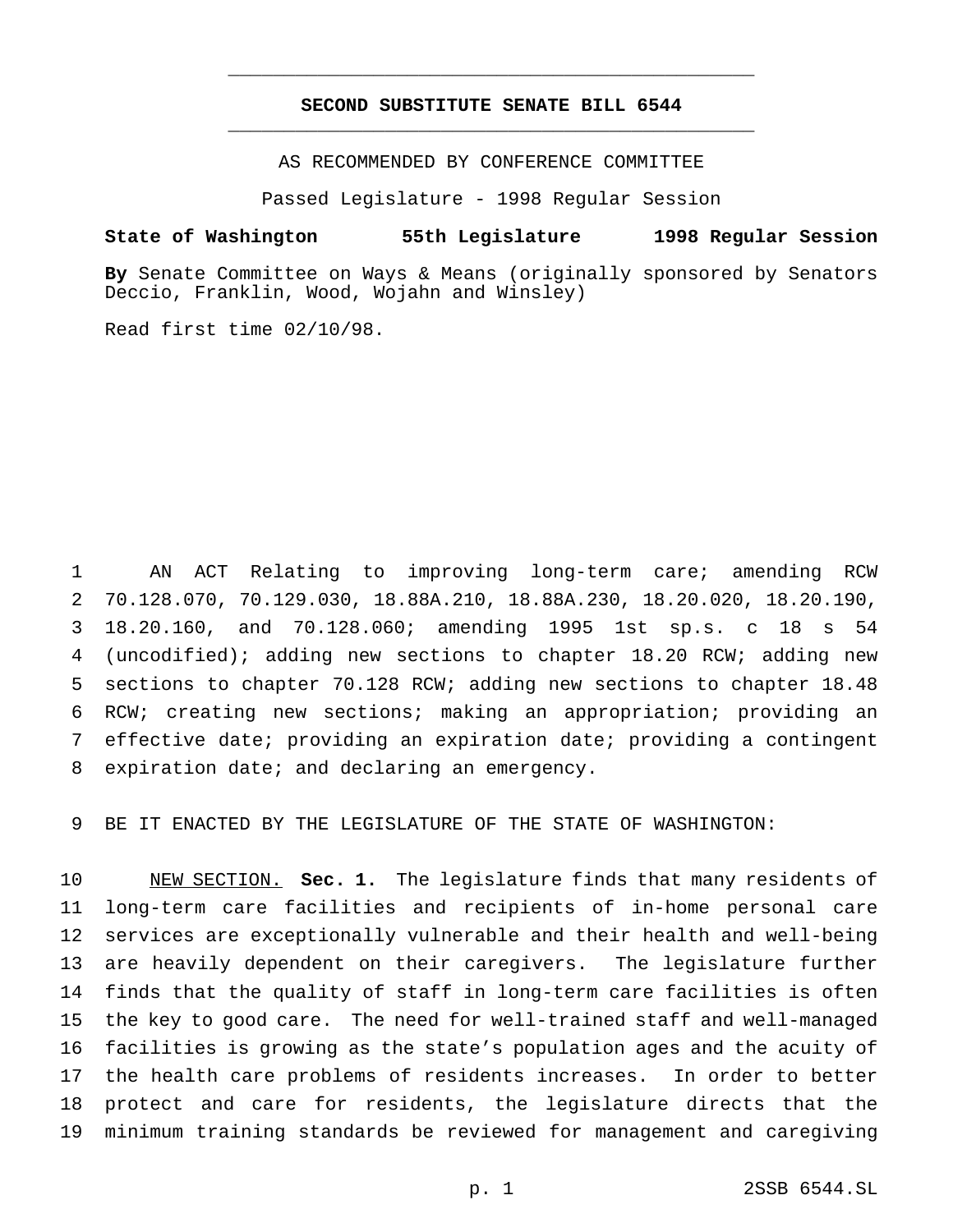staff, including those serving residents with special needs, such as mental illness, dementia, or a developmental disability, that management and caregiving staff receive appropriate training, and that the training delivery system be improved.

 NEW SECTION. **Sec. 2.** A new section is added to chapter 18.20 RCW to read as follows:

 (1) The department of social and health services shall review, in coordination with the department of health, the nursing care quality assurance commission, adult family home providers, boarding home providers, in-home personal care providers, and long-term care consumers and advocates, training standards for administrators and resident caregiving staff. The departments and the commission shall submit to the appropriate committees of the house of representatives and the senate by December 1, 1998, specific recommendations on training standards and the delivery system, including necessary statutory changes and funding requirements. Any proposed enhancements shall be consistent with this section, shall take into account and not duplicate other training requirements applicable to boarding homes and staff, and shall be developed with the input of boarding home and resident representatives, health care professionals, and other vested interest groups. Training standards and the delivery system shall be relevant to the needs of residents served by the boarding home and recipients of long-term in-home personal care services and shall be sufficient to ensure that administrators and caregiving staff have the skills and knowledge necessary to provide high quality, appropriate care.

 (2) The recommendations on training standards and the delivery system developed under subsection (1) of this section shall be based on a review and consideration of the following: Quality of care; availability of training; affordability, including the training costs incurred by the department of social and health services and private providers; portability of existing training requirements; competency testing; practical and clinical course work; methods of delivery of 34 training; standards for management and caregiving staff training; and necessary enhancements for special needs populations and resident rights training. Residents with special needs include, but are not limited to, residents with a diagnosis of mental illness, dementia, or developmental disability.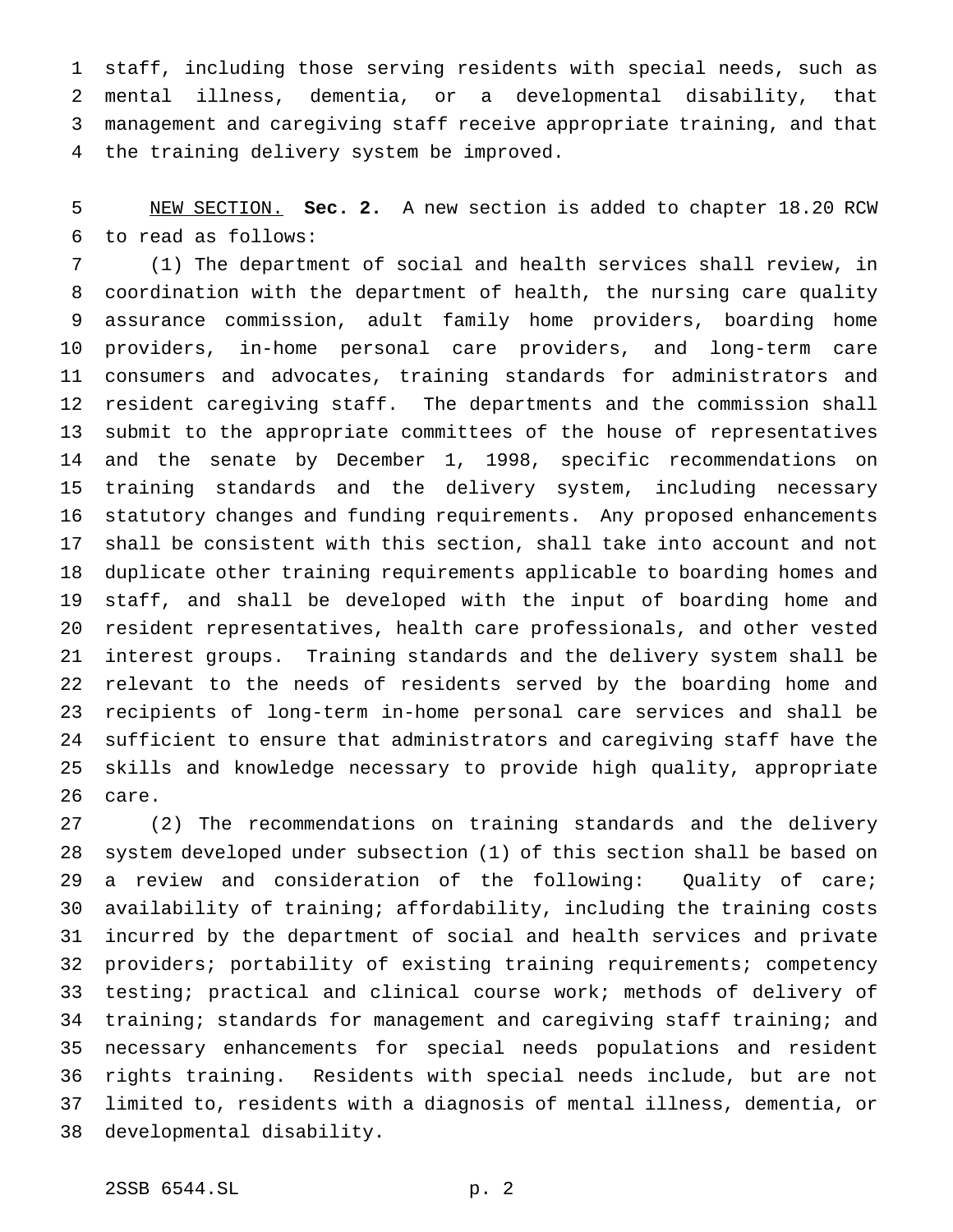(3) The department of social and health services shall report to the appropriate committees of the house of representatives and the senate by December 1, 1998, on the cost of implementing the proposed training standards for state-funded residents, and on the extent to which that cost is covered by existing state payment rates.

 NEW SECTION. **Sec. 3.** A new section is added to chapter 70.128 RCW to read as follows:

 (1) The department of social and health services shall review, in coordination with the department of health, the nursing care quality assurance commission, adult family home providers, boarding home providers, in-home personal care providers, and long-term care consumers and advocates, training standards for providers, resident managers, and resident caregiving staff. The departments and the commission shall submit to the appropriate committees of the house of representatives and the senate by December 1, 1998, specific recommendations on training standards and the delivery system, including necessary statutory changes and funding requirements. Any proposed enhancements shall be consistent with this section, shall take into account and not duplicate other training requirements applicable to adult family homes and staff, and shall be developed with the input of adult family home and resident representatives, health care professionals, and other vested interest groups. Training standards and the delivery system shall be relevant to the needs of residents served by the adult family home and recipients of long-term in-home personal care services and shall be sufficient to ensure that providers, resident managers, and caregiving staff have the skills and knowledge necessary to provide high quality, appropriate care.

 (2) The recommendations on training standards and the delivery system developed under subsection (1) of this section shall be based on a review and consideration of the following: Quality of care; availability of training; affordability, including the training costs incurred by the department of social and health services and private providers; portability of existing training requirements; competency testing; practical and clinical course work; methods of delivery of 35 training; standards for management; uniform caregiving staff training; necessary enhancements for special needs populations; and resident rights training. Residents with special needs include, but are not limited to, residents with a diagnosis of mental illness, dementia, or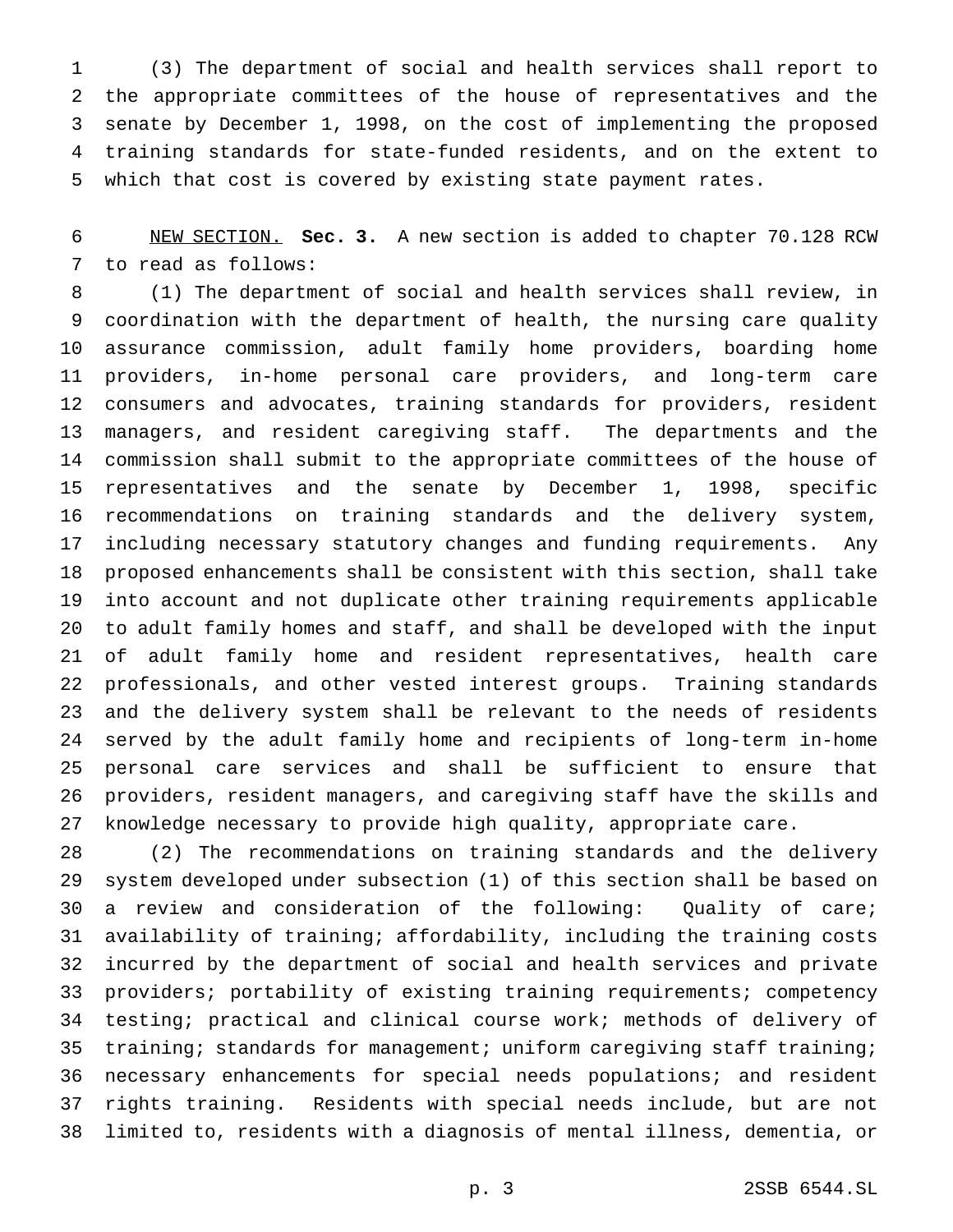developmental disability. Development of training recommendations for developmental disabilities services shall be coordinated with the study requirements in section 6 of this act.

 (3) The department of social and health services shall report to the appropriate committees of the house of representatives and the senate by December 1, 1998, on the cost of implementing the proposed training standards for state-funded residents, and on the extent to which that cost is covered by existing state payment rates.

# **Sec. 4.** RCW 70.128.070 and 1995 1st sp.s. c 18 s 22 are each amended to read as follows:

11 (1) ((A license shall be valid for one year.

12 (2) At least sixty days prior to expiration of the license, the provider shall submit an application for renewal of a license. The department shall send the provider an application for renewal prior to 15 this time. The department shall have the authority to investigate any information included in the application for renewal of a license.

17  $(3)$ )) A license shall remain valid unless voluntarily surrendered, 18 suspended, or revoked in accordance with this chapter.

19  $(2)(a)$  Homes applying for a license shall be inspected at the time of licensure.

 (b) Homes licensed by the department shall be inspected at least every eighteen months, subject to available funds.

 (c) The department may make an unannounced inspection of a licensed home at any time to assure that the home and provider are in compliance with this chapter and the rules adopted under this chapter.

 $((4+))$  (3) If the department finds that the home is not in compliance with this chapter, it shall require the home to correct any 28 violations as provided in this chapter. ((If the department finds that 29 the home is in compliance with this chapter and the rules adopted under 30 this chapter, the department shall renew the license of the home.))

 **Sec. 5.** RCW 70.129.030 and 1997 c 386 s 31 are each amended to read as follows:

 (1) The facility must inform the resident both orally and in writing in a language that the resident understands of his or her rights and all rules and regulations governing resident conduct and responsibilities during the stay in the facility. The notification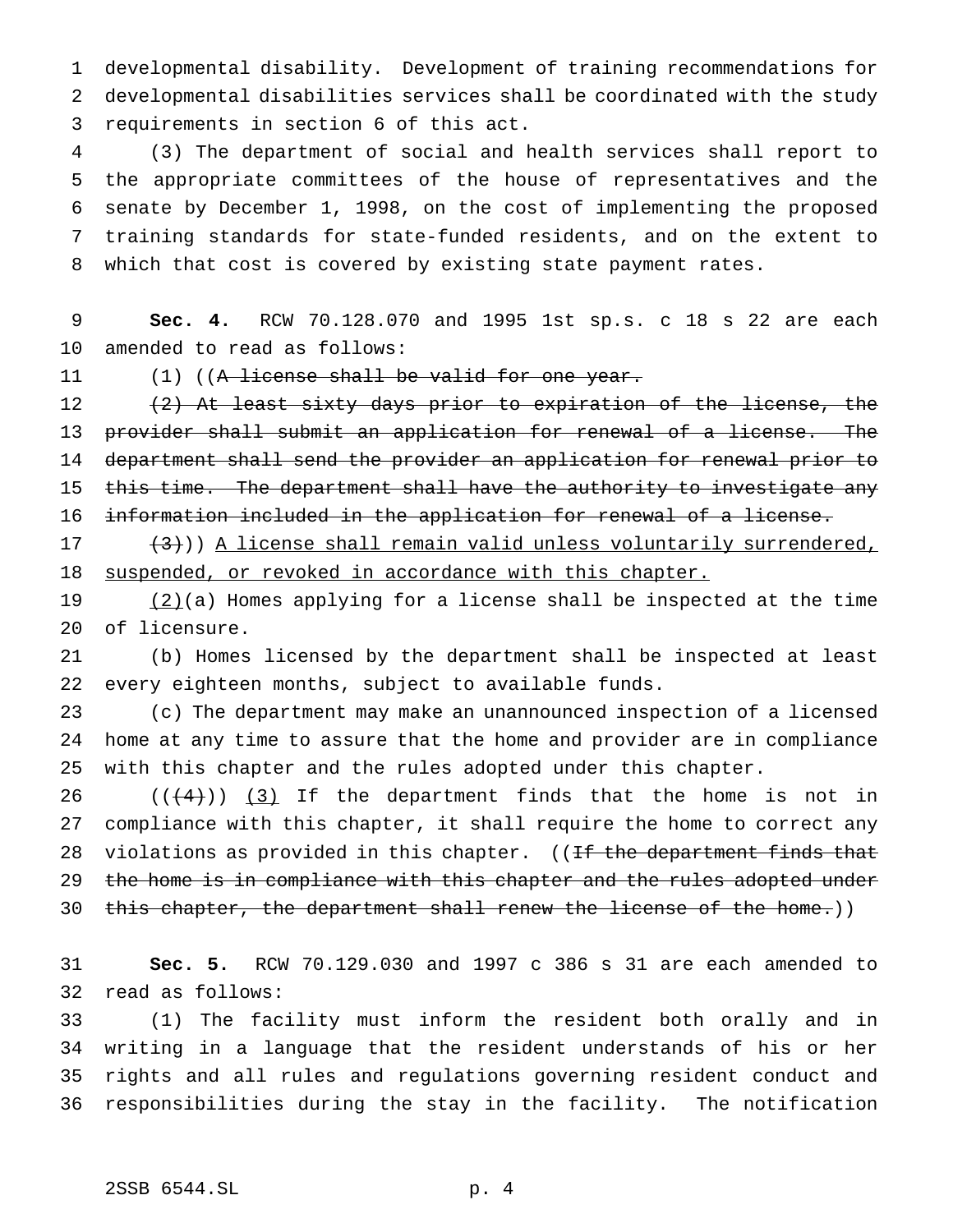1 must be made prior to or upon admission. Receipt of the information 2 must be acknowledged in writing.

 (2) The resident or his or her legal representative has the right: (a) Upon an oral or written request, to access all records pertaining to himself or herself including clinical records within twenty-four hours; and

 (b) After receipt of his or her records for inspection, to purchase at a cost not to exceed the community standard photocopies of the records or portions of them upon request and two working days' advance notice to the facility.

11 (3) The facility shall only admit or retain individuals whose needs 12 it can safely and appropriately serve in the facility with appropriate 13 available staff and through the provision of reasonable accommodations 14 required by state or federal law. Except in cases of genuine 15 emergency, the facility shall not admit an individual before obtaining 16 a thorough assessment of the resident's needs and preferences. The 17 assessment shall contain, unless unavailable despite the best efforts 18 of the facility, the resident applicant, and other interested parties, 19 the following minimum information: Recent medical history; necessary 20 and contraindicated medications; a licensed medical or other health 21 professional's diagnosis, unless the individual objects for religious 22 reasons; significant known behaviors or symptoms that may cause concern 23 or require special care; mental illness, except where protected by 24 confidentiality laws; level of personal care needs; activities and 25 service preferences; and preferences regarding other issues important 26 to the resident applicant, such as food and daily routine.

27 (4) The facility must inform each resident in writing in a language 28 the resident or his or her representative understands before( $\frac{1}{2}$  or at 29 the time of)) admission, and at least once every twenty-four months 30 thereafter of: (a) Services, items, and activities customarily 31 available in the facility or arranged for by the facility as permitted 32 by the facility's license; (b) charges for those services, items, and 33 activities including charges for services, items, and activities not 34 covered by the facility's per diem rate or applicable public benefit 35 programs; and (c) the rules of facility operations required under RCW 36 70.129.140(2). Each resident and his or her representative must be 37 informed in writing in advance of changes in the availability or the 38 charges for services, items, or activities, or of changes in the 39 facility's rules. Except in emergencies, thirty days' advance notice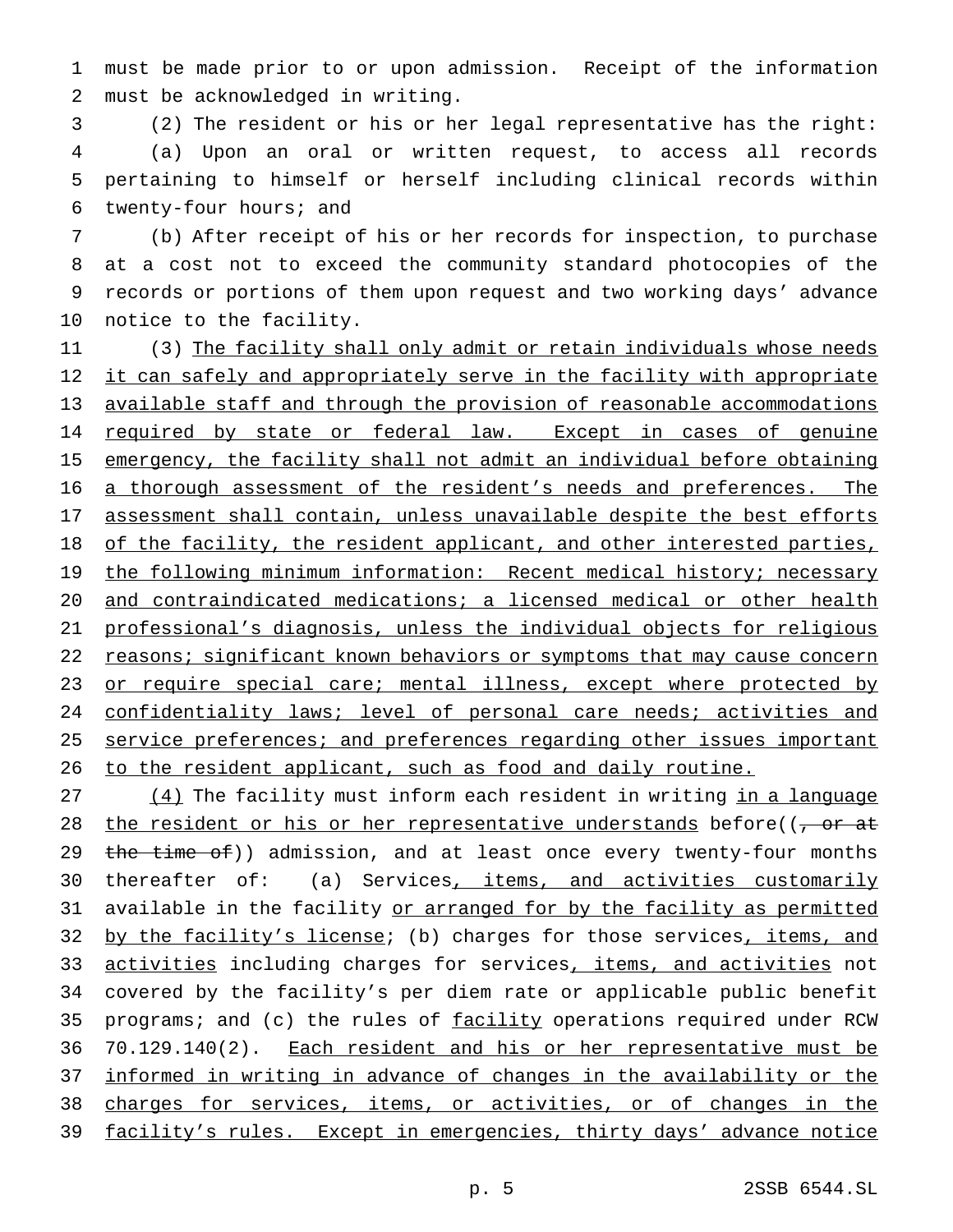1 must be given prior to the change. However, for facilities licensed for six or fewer residents, if there has been a substantial and continuing change in the resident's condition necessitating 4 substantially greater or lesser services, items, or activities, then the charges for those services, items, or activities may be changed upon fourteen days' advance written notice.

7 ( $($  $($  $($  $+4$  $)$ )  $($   $5$ ) The facility must furnish a written description of residents rights that includes:

 (a) A description of the manner of protecting personal funds, under RCW 70.129.040;

 (b) A posting of names, addresses, and telephone numbers of the state survey and certification agency, the state licensure office, the state ombudsmen program, and the protection and advocacy systems; and (c) A statement that the resident may file a complaint with the appropriate state licensing agency concerning alleged resident abuse, neglect, and misappropriation of resident property in the facility.

17  $((+5))$   $(6)$  Notification of changes.

 (a) A facility must immediately consult with the resident's physician, and if known, make reasonable efforts to notify the resident's legal representative or an interested family member when there is:

 (i) An accident involving the resident which requires or has the potential for requiring physician intervention;

 (ii) A significant change in the resident's physical, mental, or psychosocial status (i.e., a deterioration in health, mental, or psychosocial status in either life-threatening conditions or clinical complications).

 (b) The facility must promptly notify the resident or the resident's representative shall make reasonable efforts to notify an interested family member, if known, when there is:

(i) A change in room or roommate assignment; or

 (ii) A decision to transfer or discharge the resident from the facility.

 (c) The facility must record and update the address and phone number of the resident's representative or interested family member, upon receipt of notice from them.

 NEW SECTION. **Sec. 6.** The division of developmental disabilities in the department of social and health services, in coordination with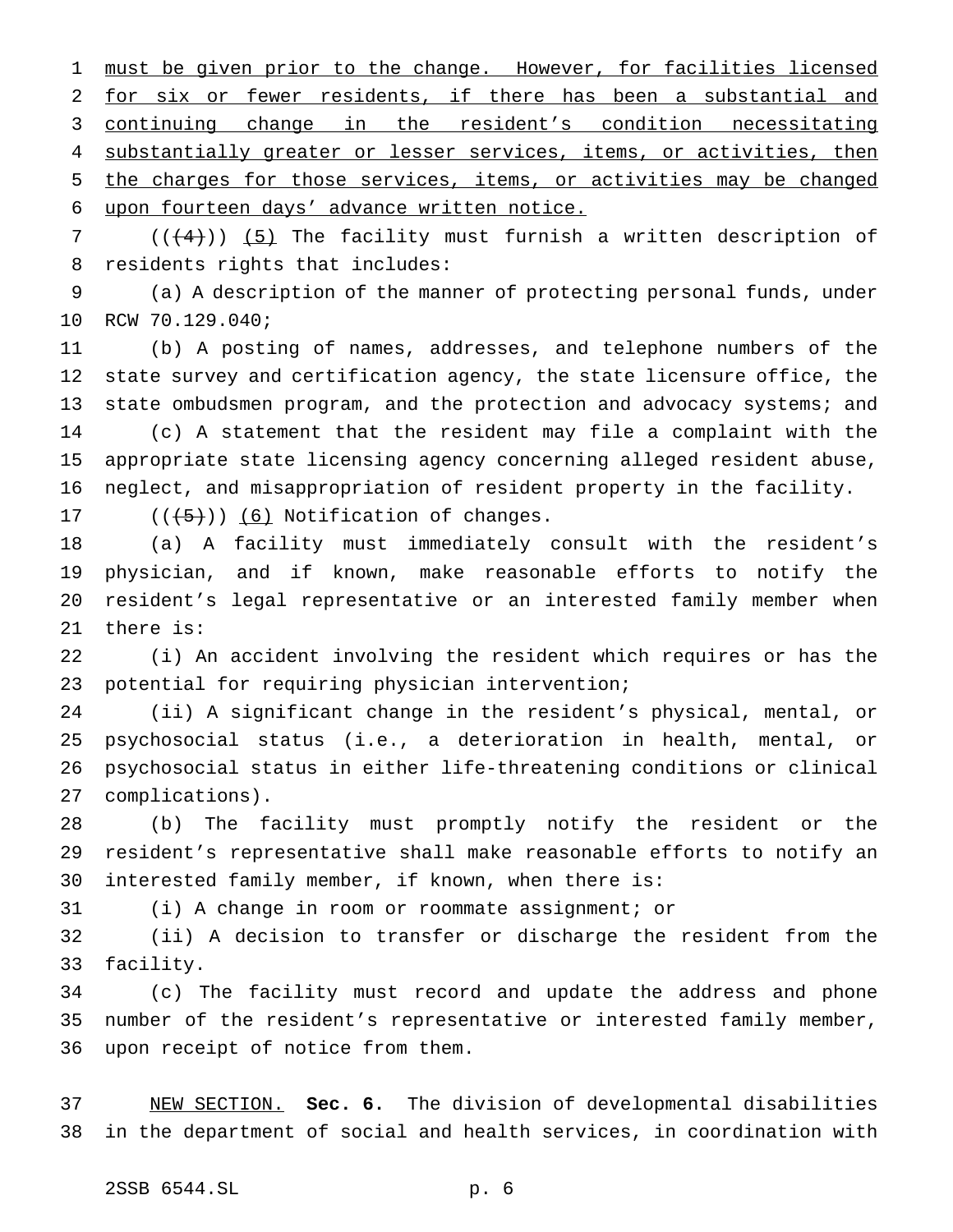advocacy, self-advocacy, and provider organizations, shall review administrator and resident caregiver staff training standards for agency contracted supported living services, including intensive tenant support, tenant support, supportive living, and in-home personal care services for children. The division and the advocates shall coordinate specialty training recommendations with the larger study group referenced in sections 2(1) and 3(1) of this act and submit specific recommendations on training standards, including necessary statutory changes and funding requirements to the appropriate committees of the house of representatives and the senate by December 1, 1998.

 NEW SECTION. **Sec. 7.** A new section is added to chapter 18.48 RCW to read as follows:

 Adult family homes have developed rapidly in response to the health and social needs of the aging population in community settings, especially as the aging population has increased in proportion to the general population. The growing demand for elder care with a new focus on issues affecting senior citizens, including persons with developmental disabilities, mental illness, or dementia, has prompted a growing professionalization of adult family home providers to address quality care and quality of life issues consistent with standards of accountability and regulatory safeguards for the health and safety of the residents. The establishment of an advisory committee to the department of health and the department of social and health services under section 8 of this act formalizes a stable process for discussing and considering these issues among residents and their advocates, regulatory officials, and adult family home providers. The dialogue among all stakeholders interested in maintaining a healthy option for the aging population in community settings assures the highest regard for the well-being of these residents within a benign and functional regulatory environment.

 NEW SECTION. **Sec. 8.** A new section is added to chapter 18.48 RCW to read as follows:

 (1) The secretary, in consultation with the secretary of social and health services, shall appoint an advisory committee on matters relating to the regulation, administrative rules, enforcement process, staffing, and training requirements of adult family homes. The advisory committee shall be composed of six members, of which two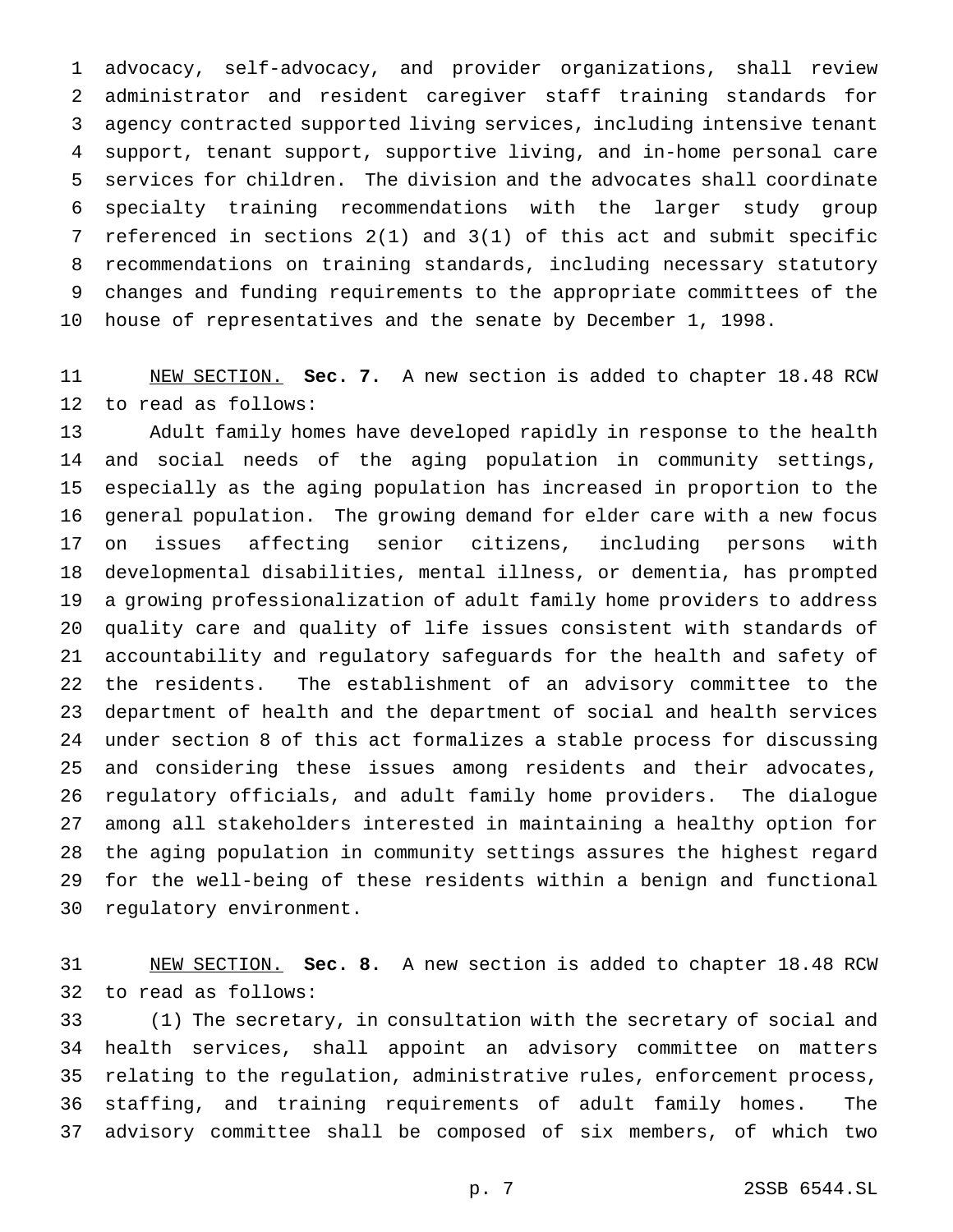members shall be resident advocates, three members shall represent adult family home providers, and one member shall represent the public and serve as chair. The members shall generally represent the interests of aging residents, residents with dementia, residents with mental illness, and residents with developmental disabilities respectively. Members representing adult family home providers must have at least two years' experience as licensees. The membership must generally reflect urban and rural areas and western and eastern parts of the state. A member may not serve more than two consecutive terms.

 (2) The secretary may remove a member of the advisory committee for cause as specified by rule adopted by the department. If there is a vacancy, the secretary shall appoint a member to serve for the remainder of the unexpired term.

 (3) The advisory committee shall meet at the times and places designated by the secretary and shall hold meetings during the year as necessary to provide advice to the secretary on matters relating to the regulation of adult family homes. A majority of the members may request a meeting of the committee for any express purpose directly related to the regulation of adult family homes. A majority of members currently serving shall constitute a quorum.

 (4) Establishment of the advisory committee shall not prohibit the department of health from utilizing other advisory activities that the department of health deems necessary for program development.

 (5) Each member of the advisory committee shall serve without compensation but may be reimbursed for travel expenses as authorized in RCW 43.03.060.

 (6) The secretary, members of the advisory committee, or individuals acting on their behalf are immune from civil liability for official acts performed in the course of their duties.

 NEW SECTION. **Sec. 9.** A new section is added to chapter 70.128 RCW to read as follows:

 Adult family homes have developed rapidly in response to the health and social needs of the aging population in community settings, especially as the aging population has increased in proportion to the general population. The growing demand for elder care with a new focus on issues affecting senior citizens, including persons with developmental disabilities, mental illness, or dementia, has prompted a growing professionalization of adult family home providers to address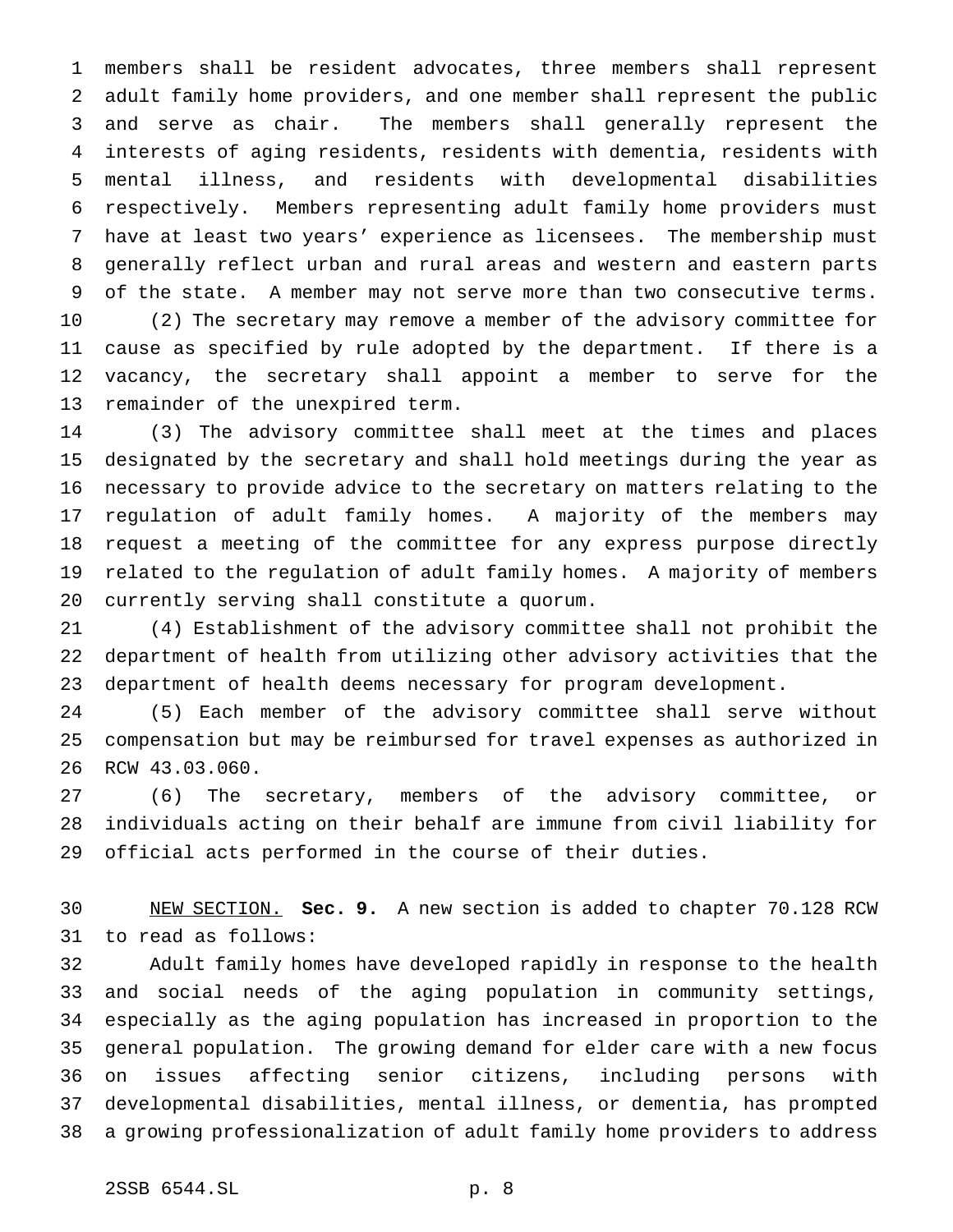quality care and quality of life issues consistent with standards of accountability and regulatory safeguards for the health and safety of the residents. The establishment of an advisory committee to the department of health and the department of social and health services under section 8 of this act formalizes a stable process for discussing and considering these issues among residents and their advocates, regulatory officials, and adult family home providers. The dialogue among all stakeholders interested in maintaining a healthy option for the aging population in community settings assures the highest regard for the well-being of these residents within a benign and functional regulatory environment. The secretary shall be advised by an advisory committee on adult family homes established under section 8 of this act.

 Establishment of the advisory committee shall not prohibit the department of social and health services from utilizing other advisory activities that the department of social and health services deems necessary for program development.

 **Sec. 10.** RCW 18.88A.210 and 1995 1st sp.s. c 18 s 46 are each amended to read as follows:

 (1) A nurse may delegate specific care tasks to nursing assistants meeting the requirements of this section and who provide care to individuals in community residential programs for the developmentally disabled certified by the department of social and health services under chapter 71A.12 RCW, to individuals residing in adult family homes licensed under chapter 70.128 RCW, and to individuals residing in boarding homes licensed under chapter 18.20 RCW contracting with the department of social and health services to provide assisted living services pursuant to RCW 74.39A.010.

 (2) For the purposes of this section, "nursing assistant" means a nursing assistant-registered or a nursing assistant-certified. Nothing in this section may be construed to affect the authority of nurses to delegate nursing tasks to other persons, including licensed practical nurses, as authorized by law.

 (3) Before commencing any specific nursing care tasks authorized under this chapter, the nursing assistant must (a) provide to the delegating nurse a certificate of completion issued by the department of social and health services indicating the completion of basic core training as provided in this section, (b) be regulated by the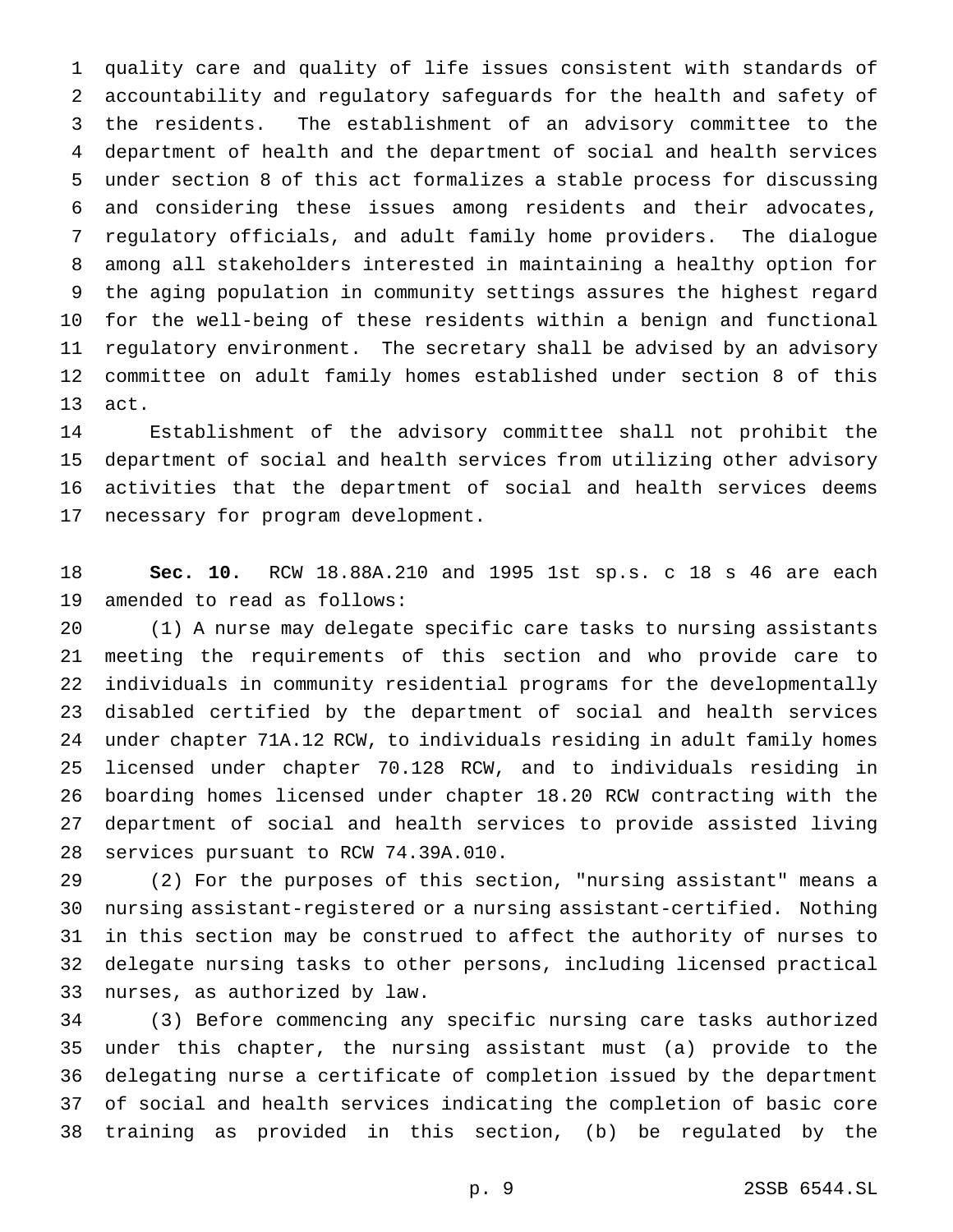department of health pursuant to this chapter, subject to the uniform disciplinary act under chapter 18.130 RCW, and (c) meet any additional training requirements identified by the nursing care quality assurance commission and authorized by this section.

(4) A nurse may delegate the following care tasks:

(a) Oral and topical medications and ointments;

(b) Nose, ear, eye drops, and ointments;

 (c) Dressing changes and catheterization using clean techniques as defined by the nursing care quality assurance commission;

10 (d) Suppositories, enemas, ostomy care;

(e) Blood glucose monitoring;

(f) Gastrostomy feedings in established and healed condition.

 (5) On or before September 1, 1995, the nursing care quality assurance commission, in conjunction with the professional nursing organizations, shall develop rules for nurse delegation protocols and by December 5, 1995, identify training beyond the core training that is deemed necessary for the delegation of complex tasks and patient care.

 (6) Nursing task delegation protocols are not intended to regulate the settings in which delegation may occur but are intended to ensure that nursing care services have a consistent standard of practice upon which the public and profession may rely and to safeguard the authority of the nurse to make independent professional decisions regarding the delegation of a task. Protocols shall include at least the following: (a) Ensure that determination of the appropriateness of delegation 25 of a nursing task is at the discretion of the nurse;

 (b) Allow delegation of a nursing care task only for patients who have a stable and predictable condition. "Stable and predictable condition" means a situation, as defined by rule by the nursing care quality assurance commission, in which the patient's clinical and behavioral status is known and does not require frequent presence and evaluation of a registered nurse;

32 (c) Assure that the ((delegations of nursing tasks pursuant to this 33 chapter have the written informed consent of the patient consistent 34 with the provisions for informed consent under chapter 7.70 RCW, as 35 well as with the consent of the delegating nurse and nursing assistant. The delegating nurse shall inform patients of the level of training of 37 all care providers in the setting)) initial delegating nurse obtains 38 written consent to the nurse delegation process from the patient or a person authorized under RCW 7.70.065. Written consent is only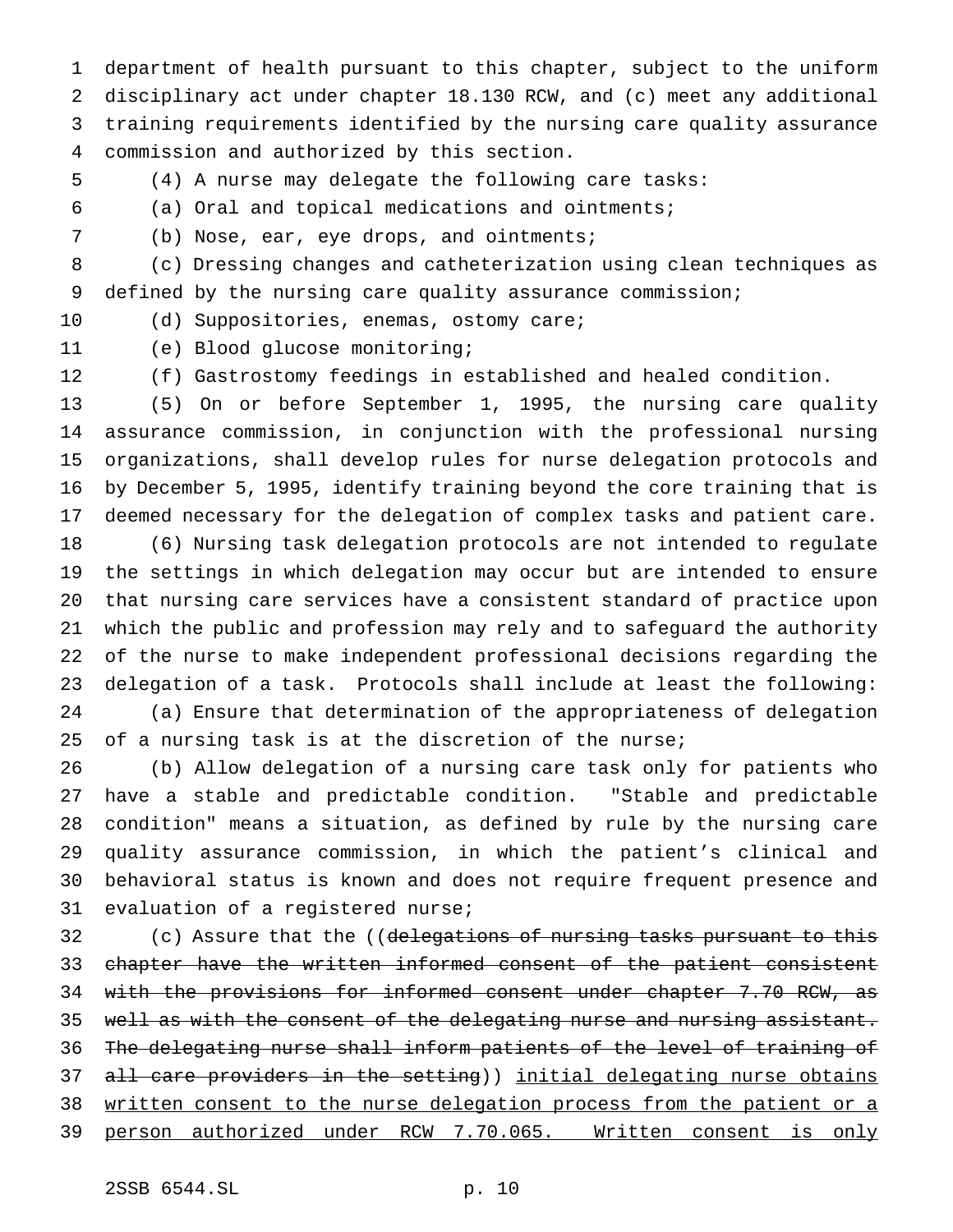1 necessary at the initial use of the nurse delegation process for each patient and is not necessary for task additions or changes or if a different nurse or nursing assistant will be participating in the process. The written consent must include at a minimum the following: (i) A list of the tasks that could potentially be delegated per RCW

18.88A.210; and

 (ii) A statement that a nursing assistant through the nurse delegation process will be performing a task that would previously have been performed by a registered or licensed practical nurse;

 (d) Verify that the nursing assistant has completed the core training;

 (e) Require assessment by the nurse of the ability and willingness of the nursing assistant to perform the delegated nursing task in the absence of direct nurse supervision and to refrain from delegation if 15 the nursing assistant is not able or willing to perform the task;

 (f) Require the nurse to analyze the complexity of the nursing task that is considered for delegation and determine the appropriate level of training and any need of additional training for the nursing assistant;

 (g) Require the teaching of the nursing care task to the nursing 21 assistant ((including)) utilizing one or more of the following: (i) 22 Verification of competency via return demonstration ((under observation 23 while performing the task)); (ii) other methods for verification of 24 competency to perform the nursing task; or (iii) assurance that the nursing assistant is competent to perform the nursing task as a result 26 of systems in place in the community residential program for the developmentally disabled, adult family home, or boarding home providing assisted living services;

 (h) Require a plan of nursing supervision and reevaluation of the delegated nursing task. "Nursing supervision" means that the 31 registered nurse monitors by direct observation or by whatever means is 32 deemed appropriate by the registered nurse the skill and ability of the nursing assistant to perform delegated nursing tasks. Frequency of supervision is at the discretion of the registered nurse but shall occur at least every sixty days;

 (i) Require instruction to the nursing assistant that the delegated nursing task is specific to a patient and is not transferable;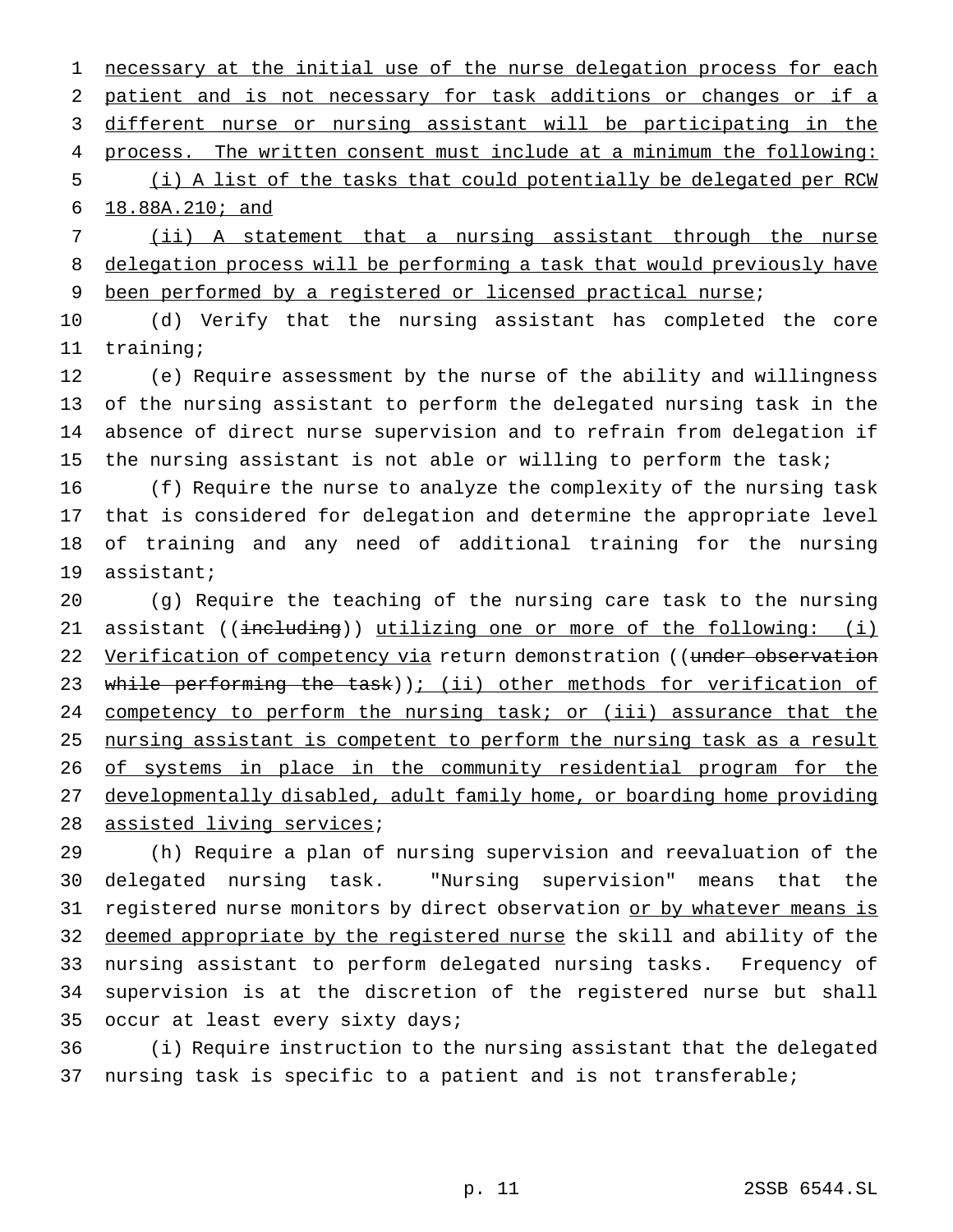(j) Require documentation and written instruction related to the delegated nursing task be provided to the nursing assistant and a copy maintained in the patient record;

 (k) Ensure that the nursing assistant is prepared to effectively deal with the predictable outcomes of performing the nursing task;

 (l) Include in the delegation of tasks an awareness of the nature of the condition requiring treatment, risks of the treatment, side effects, and interaction of prescribed medications;

 (m) Require documentation in the patient's record of the rationale for delegating or not delegating nursing tasks.

 (7) A basic core training curriculum on providing care for individuals in community residential programs for the developmentally disabled certified by the department of social and health services under chapter 71A.12 RCW shall be in addition to the training requirements specified in subsection (5) of this section. Basic core training shall be developed and adopted by rule by the secretary of the department of social and health services. The department of social and health services shall appoint an advisory panel to assist in the development of core training comprised of representatives of the following:

(a) The division of developmental disabilities;

(b) The nursing care quality assurance commission;

(c) Professional nursing organizations;

 (d) A state-wide organization of community residential service providers whose members are programs certified by the department under chapter 71A.12 RCW.

 (8) A basic core training curriculum on providing care to residents in residential settings licensed under chapter 70.128 RCW, or in assisted living pursuant to RCW 74.39A.010 shall be mandatory for nursing assistants prior to assessment by a nurse regarding the ability and willingness to perform a delegated nursing task. Core training shall be developed and adopted by rule by the secretary of the department of social and health services, in conjunction with an advisory panel. The advisory panel shall be comprised of representatives from, at a minimum, the following:

(a) The nursing care quality assurance commission;

(b) Professional nurse organizations;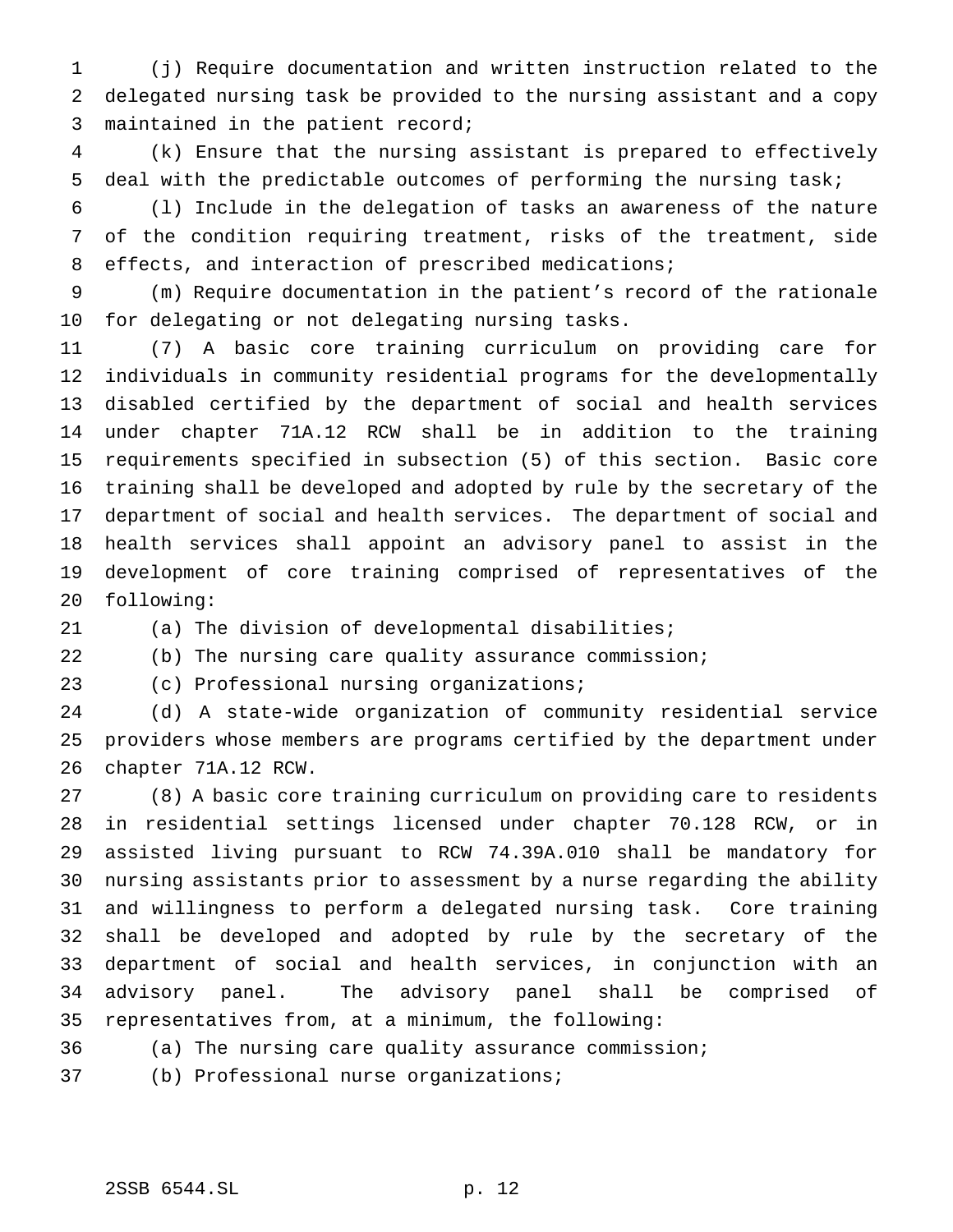(c) A state-wide association of community residential service providers whose members are programs certified by the department under chapter 71A.12 RCW;

(d) Aging consumer groups;

 (e) Associations representing homes licensed under chapters 70.128 and 18.20 RCW; and

 (f) Associations representing home health, hospice, and home care agencies licensed under chapter 70.127 RCW.

 **Sec. 11.** RCW 18.88A.230 and 1997 c 275 s 6 are each amended to read as follows:

 (1) The nurse and nursing assistant shall be accountable for their own individual actions in the delegation process. Nurses acting within the protocols of their delegation authority shall be immune from liability for any action performed in the course of their delegation duties. Nursing assistants following written delegation instructions from registered nurses performed in the course of their accurately written, delegated duties shall be immune from liability.

 (2) No person may coerce a nurse into compromising patient safety by requiring the nurse to delegate if the nurse determines it is inappropriate to do so. Nurses shall not be subject to any employer reprisal or disciplinary action by the Washington nursing care quality assurance commission for refusing to delegate tasks or refusing to provide the required training for delegation if the nurse determines delegation may compromise patient safety. Nursing assistants shall not be subject to any employer reprisal or disciplinary action by the nursing care quality assurance commission for refusing to accept delegation of a nursing task based on patient safety issues. No community residential program, adult family home, or boarding home contracting to provide assisted-living services may discriminate or retaliate in any manner against a person because the person made a complaint or cooperated in the investigation of a complaint.

32 (3) The department of social and health services ((shall)) may impose a civil fine of not less than two hundred fifty dollars nor more than one thousand dollars on a community residential program, adult family home, or boarding home under chapter 18, Laws of 1995 1st sp. sess. that knowingly permits an employee to perform a nursing task except as delegated by a nurse pursuant to chapter 18, Laws of 1995 1st sp. sess.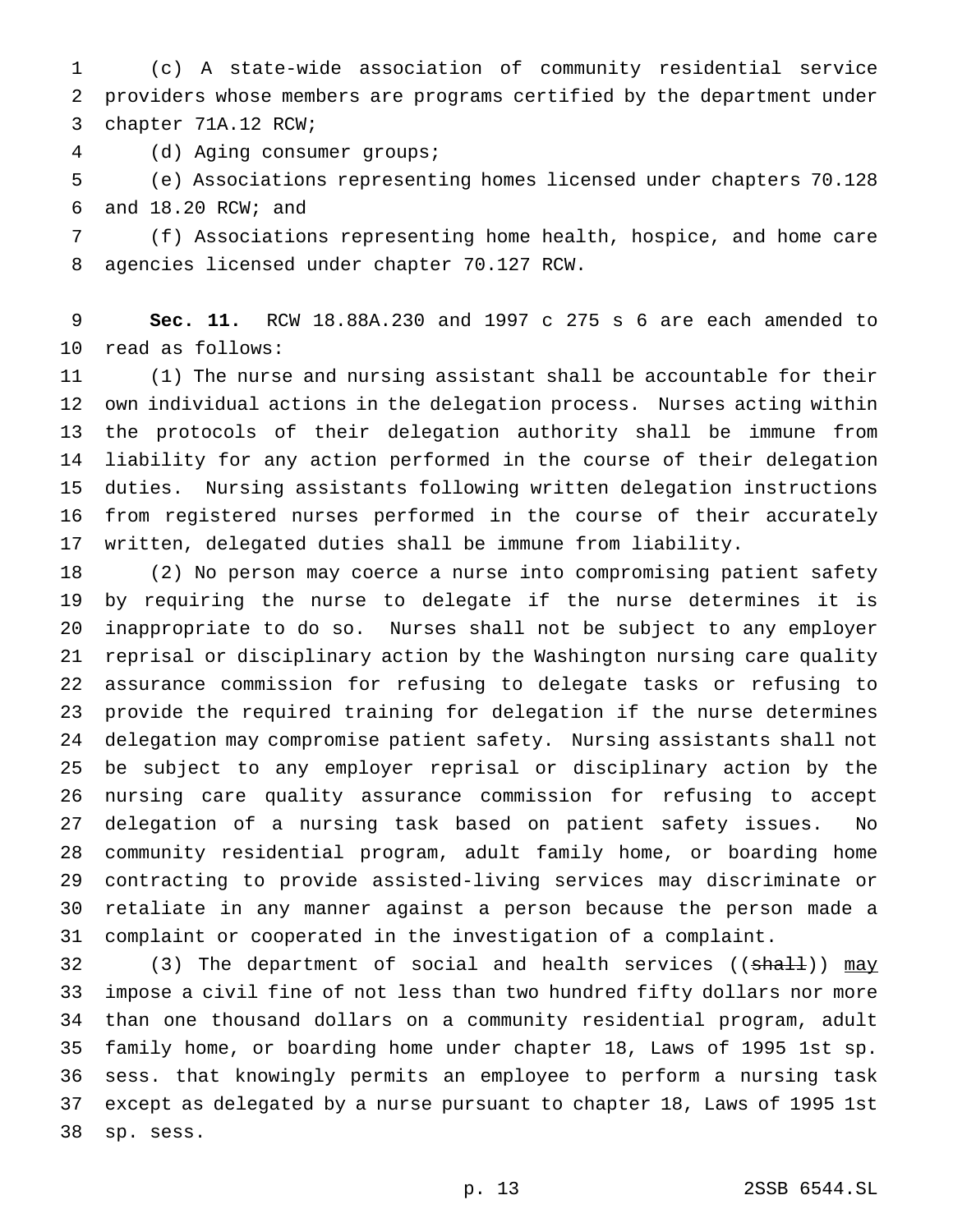**Sec. 12.** 1995 1st sp.s. c 18 s 54 (uncodified) is amended to read as follows:

 A special legislative task force is established to monitor implementation of sections 45 through 53 of this act. The task force shall consist of four members from the house of representatives, no more than two of whom shall be members of the same caucus, who shall be appointed by the speaker of the house of representatives, and four members from the senate, no more than two of whom shall be members of the same caucus, who shall be appointed by the president of the senate. The task force shall:

 (1) Review the proposed nurse delegation protocols developed by the nursing care quality assurance commission;

 (2) Review the proposed core and specialized training curricula developed by the department of social and health services and by the nursing care quality assurance commission;

 (3) Review the program and reimbursement policies, and the identified barriers to nurse delegation, developed by the department of health and department of social and health services;

 (4) Submit an interim report of its findings and recommendations on the above actions to the legislature by January 1, 1996;

 (5) During 1996, conduct hearings to assess the effectiveness with which the delegation protocols, the core training, and nurse oversight are being implemented, and their impact on patient care and quality of life;

(6) Review and approve the proposed study designs;

 (7) By February 1, 1997, recommend to the legislature a mechanism and time frame for extending nurse delegation provisions similar to those described in this act to persons residing in their own homes;

29 (8) During ((1997)) 1998, receive interim reports on the findings of the studies conducted in accordance with this act, and conduct additional fact-finding hearings on the implementation and impact of the nurse delegation provisions of sections 45 through 53 of this act.

 The office of program research and senate committee services shall provide staff support to the task force. The department of health, the department of social and health services, and the nursing care quality assurance commission shall provide technical support as needed. The 37 task force shall cease to exist on January 1, ((1998)) 1999, unless extended by act of the legislature.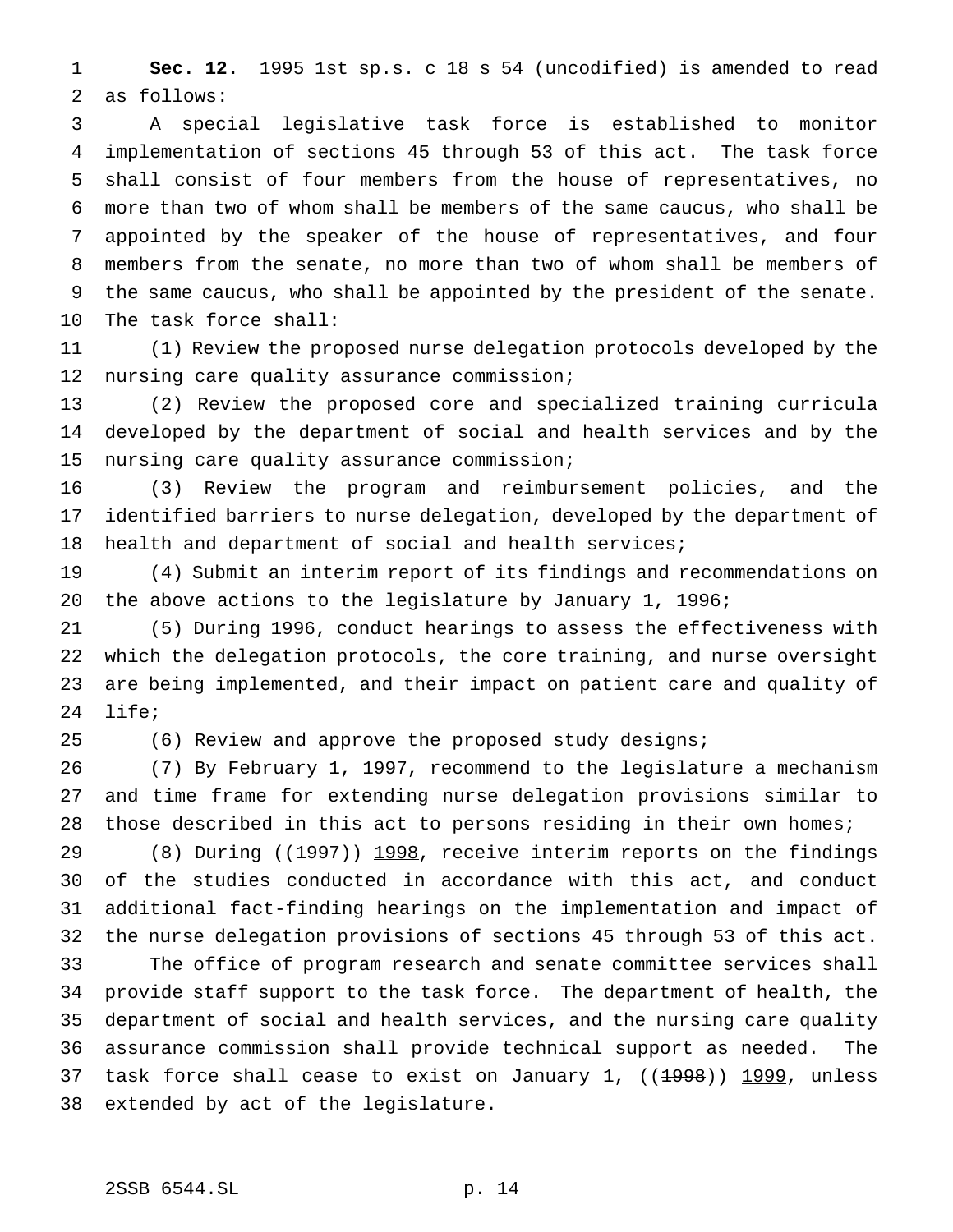NEW SECTION. **Sec. 13.** A new section is added to chapter 18.20 RCW to read as follows:

 (1) Powers and duties regarding boarding homes, previously assigned under this chapter to the department of health and to the secretary of health, are by this section transferred to the department of social and health services and to the secretary of social and health services, respectively. This section further provides that, regarding boarding homes, all references within the Revised Code of Washington to the department of health and to the secretary of health mean the department of social and health services and the secretary of social and health services, respectively.

 (2)(a) The department of health shall deliver to the department of social and health services all reports, documents, surveys, books, records, data, files, papers, and written material pertaining to boarding homes and the powers, functions, and duties transferred by this section. The department of health shall make available to the department of social and health services all cabinets, furniture, office equipment, motor vehicles, and other tangible property employed by the department of health in carrying out the powers, functions, and duties transferred by this section. The department of health shall assign to the department of social and health services all funds, credits, and other assets that the department of health possesses in connection with the power, functions, and duties transferred by this section.

 (b) On the effective date of this section, the department of health shall transfer to the department of social and health services any appropriations and license fees made to or possessed by the department of health for carrying out the powers, functions, and duties transferred by this section.

 (c) When a question arises regarding the transfer of personnel, funds, books, documents, records, papers, files, equipment, or other tangible property used or held in the exercise of the powers, functions, and duties transferred by this section, the director of financial management shall determine the proper allocation and shall certify that determination to the state agencies concerned.

 (3) The department of social and health services shall continue and shall act upon all rules and pending business before the department of health pertaining to the powers, functions, and duties transferred by this section.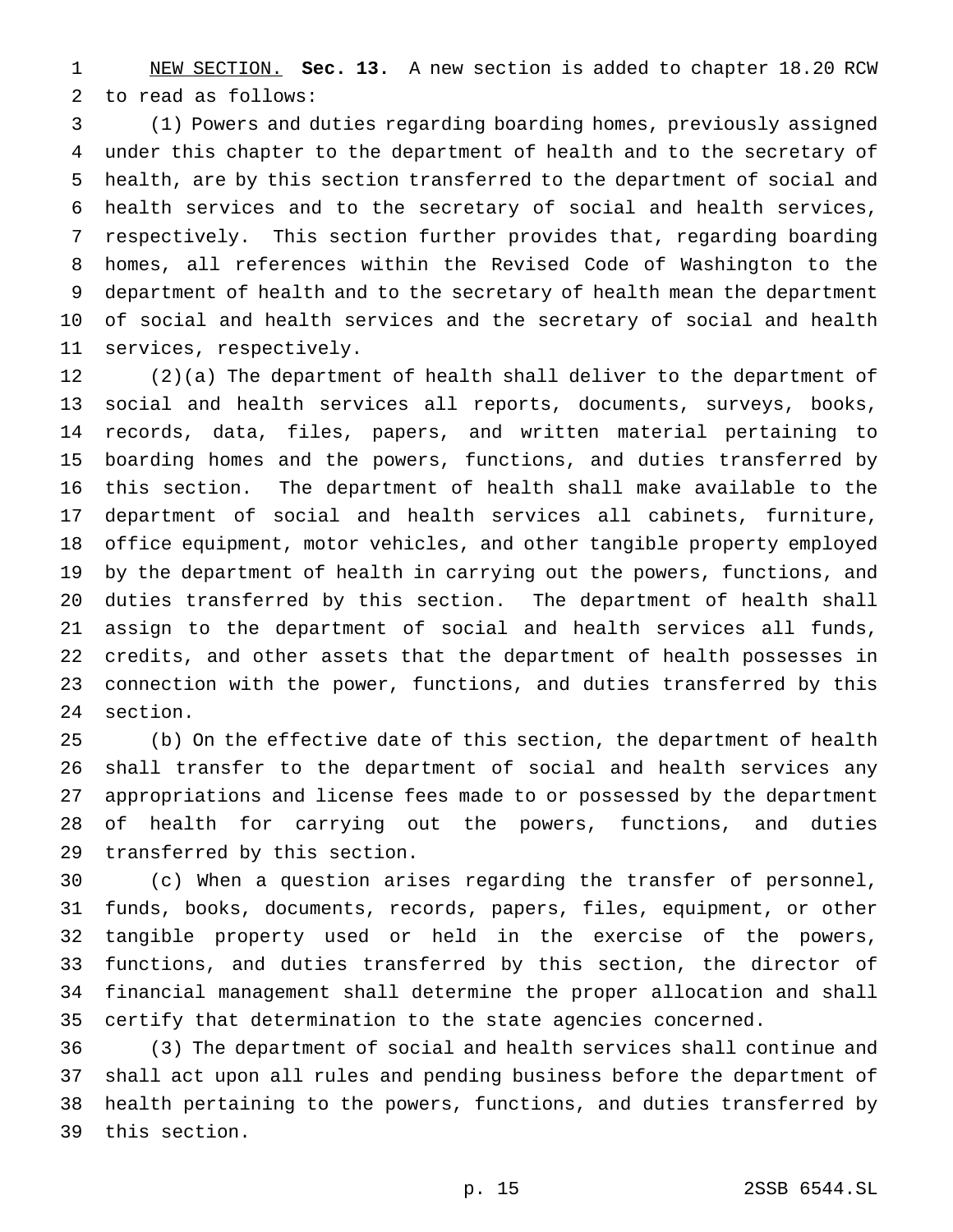(4) The transfer of powers, functions, duties, and personnel from the department of health to the department of social and health services, as mandated by this section, will not affect the validity of any act performed by the department of health regarding boarding homes before the effective date of this section.

 (5) If apportionments of budgeted funds are required because of the transfers mandated by this section, the director of financial management shall certify the apportionments to the agencies affected, the state auditor, and the state treasurer. Each of these shall make the necessary transfers and adjustments in funds, appropriation accounts, and equipment records in accordance with the certification. (6) Nothing contained in this section alters any existing collective bargaining unit or the provisions of any existing collective bargaining agreement until the agreement expires or until the bargaining unit is modified by action of the personnel board as provided by law.

 **Sec. 14.** RCW 18.20.020 and 1991 c 3 s 34 are each amended to read as follows:

As used in this chapter:

 (1) "Aged person" means a person of the age sixty-five years or more, or a person of less than sixty-five years who by reason of infirmity requires domiciliary care.

 (2) "Boarding home" means any home or other institution, however named, which is advertised, announced or maintained for the express or implied purpose of providing board and domiciliary care to three or more aged persons not related by blood or marriage to the operator. It shall not include facilities certified as group training homes pursuant to RCW 71A.22.040, nor any home, institution or section thereof which is otherwise licensed and regulated under the provisions of state law providing specifically for the licensing and regulation of such home, institution or section thereof. Nor shall it include any independent senior housing, independent living units in continuing care retirement communities, or other similar living situations including those subsidized by the department of housing and urban development.

 (3) "Person" means any individual, firm, partnership, corporation, company, association, or joint stock association, and the legal successor thereof.

38 (4) "Secretary" means the secretary of social and health services.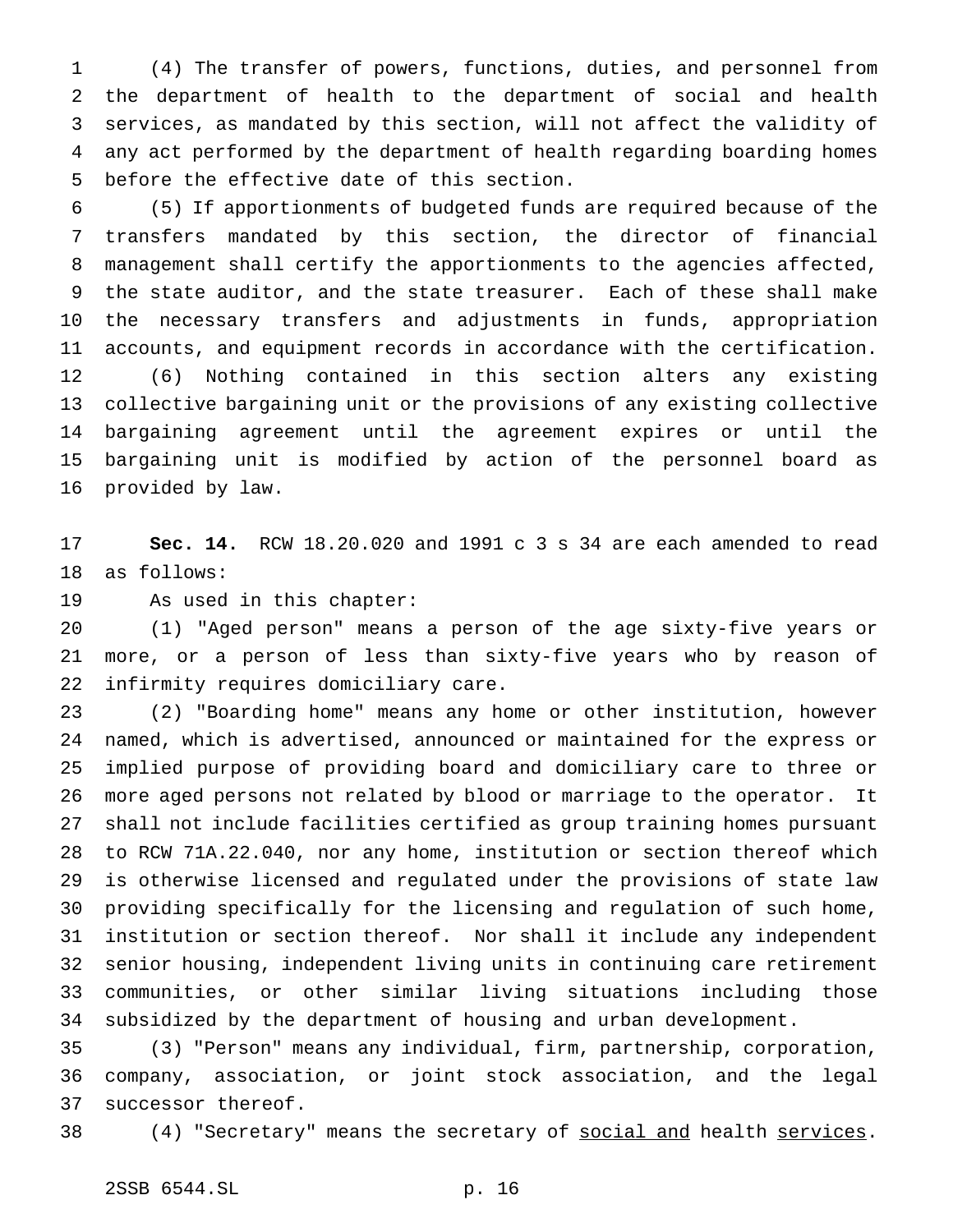(5) "Department" means the state department of social and health services.

 (6) "Authorized department" means any city, county, city-county 4 health department or health district authorized by the secretary ((of 5 health)) to carry out the provisions of this chapter.

 **Sec. 15.** RCW 18.20.190 and 1995 1st sp.s. c 18 s 18 are each amended to read as follows:

8 (1) The department of social and health services is authorized to take one or more of the actions listed in subsection (2) of this section in any case in which the department finds that a boarding home provider has:

 (a) Failed or refused to comply with the requirements of this 13 chapter or the rules adopted under this chapter;

 (b) Operated a boarding home without a license or under a revoked license;

 (c) Knowingly, or with reason to know, made a false statement of material fact on his or her application for license or any data attached thereto, or in any matter under investigation by the department; or

 (d) Willfully prevented or interfered with any inspection or investigation by the department.

 (2) When authorized by subsection (1) of this section, the department may take one or more of the following actions:

(a) Refuse to issue a license;

 (b) Impose reasonable conditions on a license, such as correction within a specified time, training, and limits on the type of clients the provider may admit or serve;

 (c) Impose civil penalties of not more than one hundred dollars per day per violation;

(d) Suspend, revoke, or refuse to renew a license; or

 (e) Suspend admissions to the boarding home by imposing stop placement.

 (3) When the department orders stop placement, the facility shall not admit any new resident until the stop placement order is terminated. The department may approve readmission of a resident to the facility from a hospital or nursing home during the stop placement. The department shall terminate the stop placement when: (a) The violations necessitating the stop placement have been corrected; and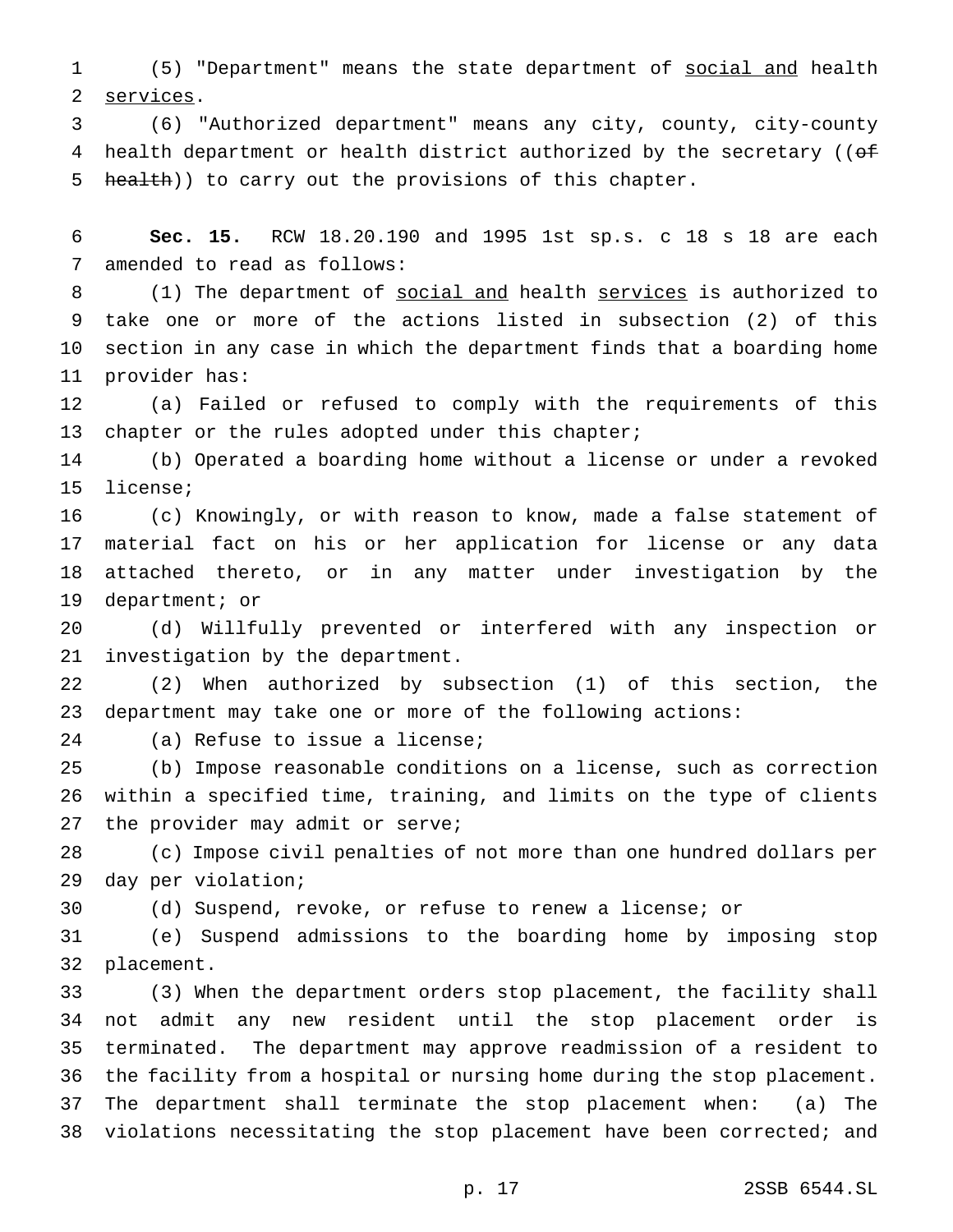(b) the provider exhibits the capacity to maintain adequate care and service.

 (4) Chapter 34.05 RCW applies to department actions under this section, except that orders of the department imposing license suspension, stop placement, or conditions for continuation of a license are effective immediately upon notice and shall continue pending any hearing.

 NEW SECTION. **Sec. 16.** A new section is added to chapter 18.20 RCW to read as follows:

 The secretary may adopt rules and policies as necessary to entitle the state to participate in federal funding programs and opportunities and to facilitate state and federal cooperation in programs under the department's jurisdiction. The secretary shall ensure that any internal reorganization carried out under the terms of this chapter complies with prerequisites for the receipt of federal funding for the various programs under the department's control. When interpreting any department-related section or provision of law susceptible to more than one interpretation, the secretary shall construe that section or provision in the manner most likely to comply with federal laws and rules entitling the state to receive federal funds for the various programs of the department. If any law or rule dealing with the department is ruled to be in conflict with federal prerequisites to the allocation of federal funding to the state, the department, or its agencies, the secretary shall declare that law or rule inoperative solely to the extent of the conflict.

 NEW SECTION. **Sec. 17.** (1) The governor shall establish a joint legislative and executive task force on long-term care, safety, quality, and oversight. The joint task force shall consist of seven members. The governor shall appoint three members that include: (a) The secretary of the department of social and health services or his or her designee; (b) the secretary of the department of health or his or her designee; and (c) the state long-term care ombudsman. Four legislative members shall serve on the joint task force as ex officio members and include: Two members of the senate appointed by the president of the senate, one of whom shall be a member of the majority caucus and one whom shall be a member of the minority caucus; and two members of the house of representatives appointed by the speaker of the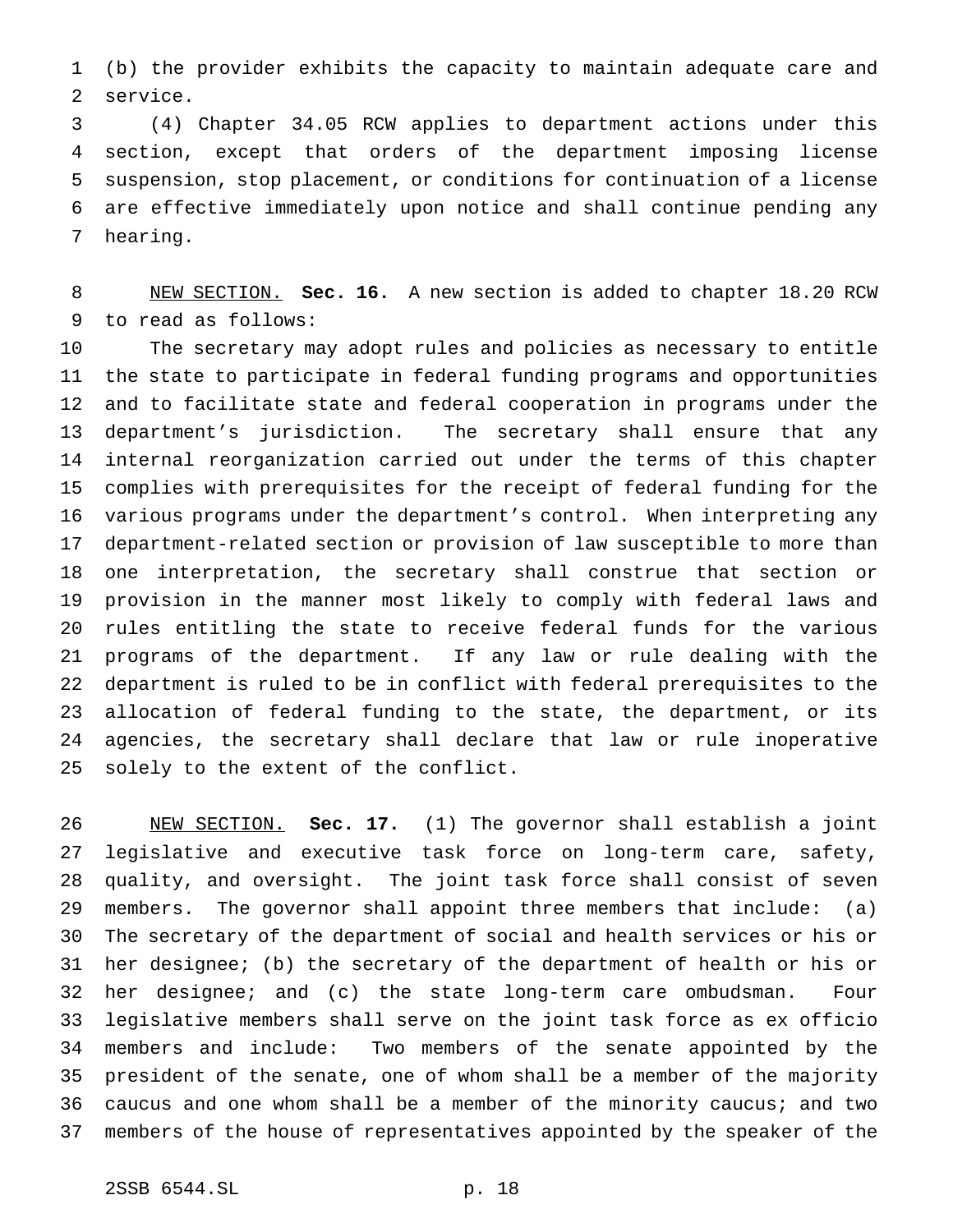house of representatives, one of whom shall be a member of the majority caucus and one whom shall be a member of the minority caucus. Primary staff assistance to the joint task force shall be provided by the office of financial management with assistance, as directed by legislative members, by the health care committee of the house of representatives office of program research and the senate health and long-term care committee of senate committee services.

 (2) The joint task force shall elect a chair and vice-chair. The chair shall serve a one-year term as the chair of the joint task force. The following year, the previously elected vice-chair shall serve as the chair of the joint task force and a new vice-chair shall be elected by the members of the joint task force.

 (3) The joint task force shall have the ability to create advisory committees and appoint individuals from a variety of disciplines and perspectives including but not limited to patient and resident advocates and representatives of provider organizations, to assist the joint task force with specific issues related to chapter . . ., Laws of 1998 (this act).

 (4) The joint task force may hold meetings, including hearings, to receive public testimony, which shall be open to the public in accordance with law. Records of the joint task force shall be subject to public disclosure in accordance with law. Members shall not receive compensation, but may be reimbursed for travel expenses as authorized under RCW 43.03.050 and 43.03.060. Advisory committee members, if appointed, shall not receive compensation or reimbursement for travel or expenses.

(5) The joint task force shall:

 (a) Review all long-term care quality and safety standards for all long-term care facilities and services developed, revised, and enforced by the department of social and health services;

 (b) In cooperation with aging and adult services, the division of developmental disabilities, and the division of mental health and the department of health, develop recommendations to simplify, strengthen, reduce, or eliminate rules, procedures, and burdensome paperwork that prove to be barriers to providing the highest standard of client safety, effective quality of care, effective client protections, and effective coordination of direct services;

 (c) Review the need for reorganization and reform of long-term care administration and service delivery, including administration and

p. 19 2SSB 6544.SL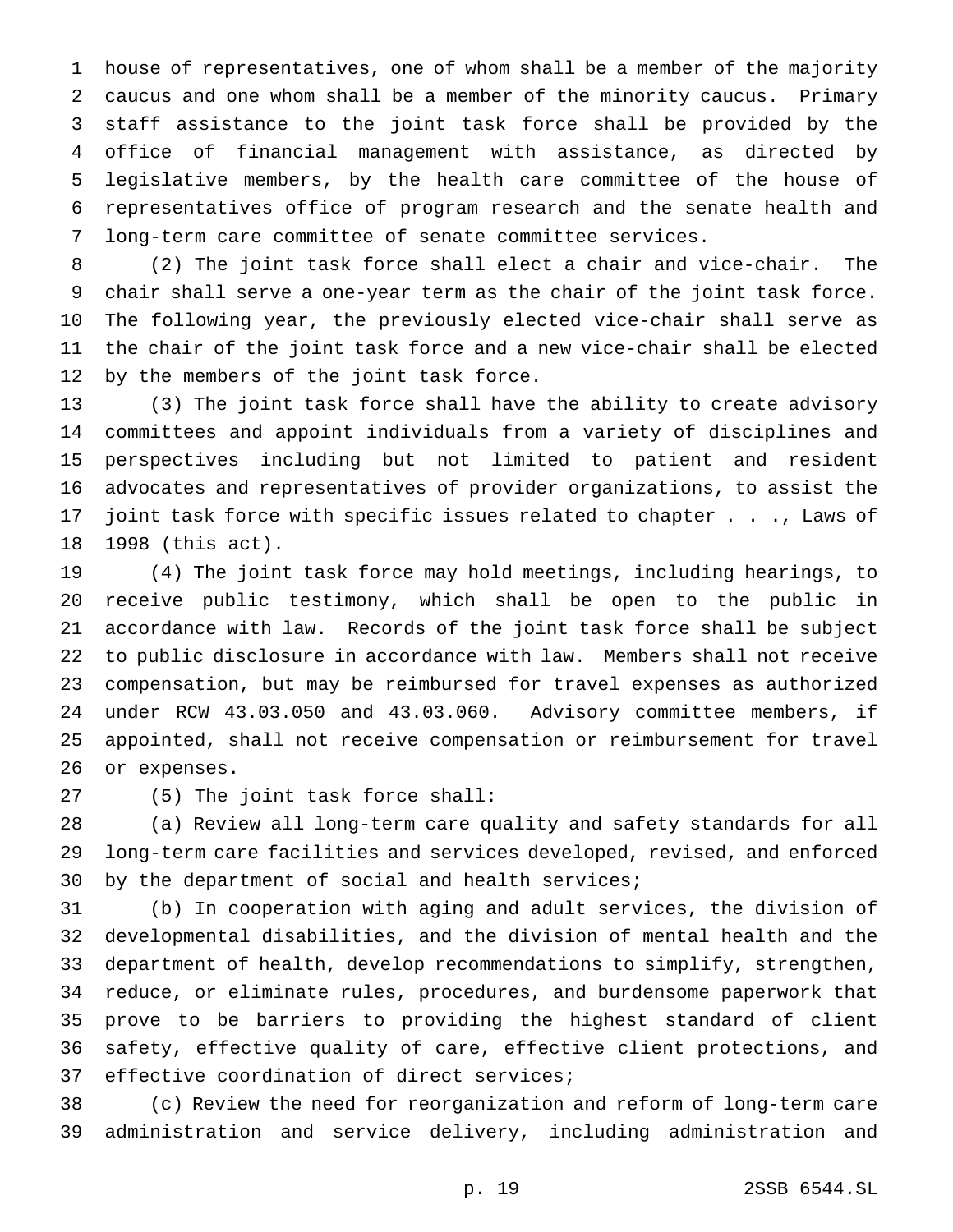services provided for the aged, for those with mental health needs, and for the developmentally disabled, and recommend the establishment of a single long-term care department or a division of long-term care within the department of social and health services;

 (d) Suggest cost-effective methods for reallocating funds to unmet needs in direct services;

 (e) List all nonmeans tested programs and activities funded by the federal older Americans act and state-funded senior citizens act or other such state-funded programs, and recommend methods for integrating such services into existing long-term care programs for the functionally disabled;

 (f) Suggest methods to establish a single point of entry for service eligibility and delivery for all functionally disabled persons; (g) Evaluate the need for long-term care training and review all long-term care training and education programs conducted by the department of social and health services, and suggest modifications to enhance client safety, to create greater access to training through the use of innovative technology, to reduce training costs, to improve coordination of training between the appropriate divisions and departments and, to enhance the overall uniformity of the long-term care training system;

 (h) Evaluate the current system used by the department of social and health services for placement of functionally disabled clients, including aging, mentally ill, and developmentally disabled persons, into long-term care settings and services and assess the capacity of each long-term care service or setting to appropriately meet the health and safety needs of functionally disabled clients or residents referred 28 to each service or setting;

 (i) Evaluate the need for uniform client assessments for determining functional long-term care needs of all persons who receive state-funded, long-term care services;

 (j) Evaluate the success of the transfer of boarding home responsibilities outlined in chapter . . ., Laws of 1998 (this act) and recommend if any further administrative changes should be made; and

 (k) Evaluate the need to establish a dementia and Alzheimer's certification requirement for long-term care facilities who choose to provide care to persons who have been diagnosed with Alzheimer's or a related dementia. The evaluation shall also identify the level of disability a resident or client must have before the resident or client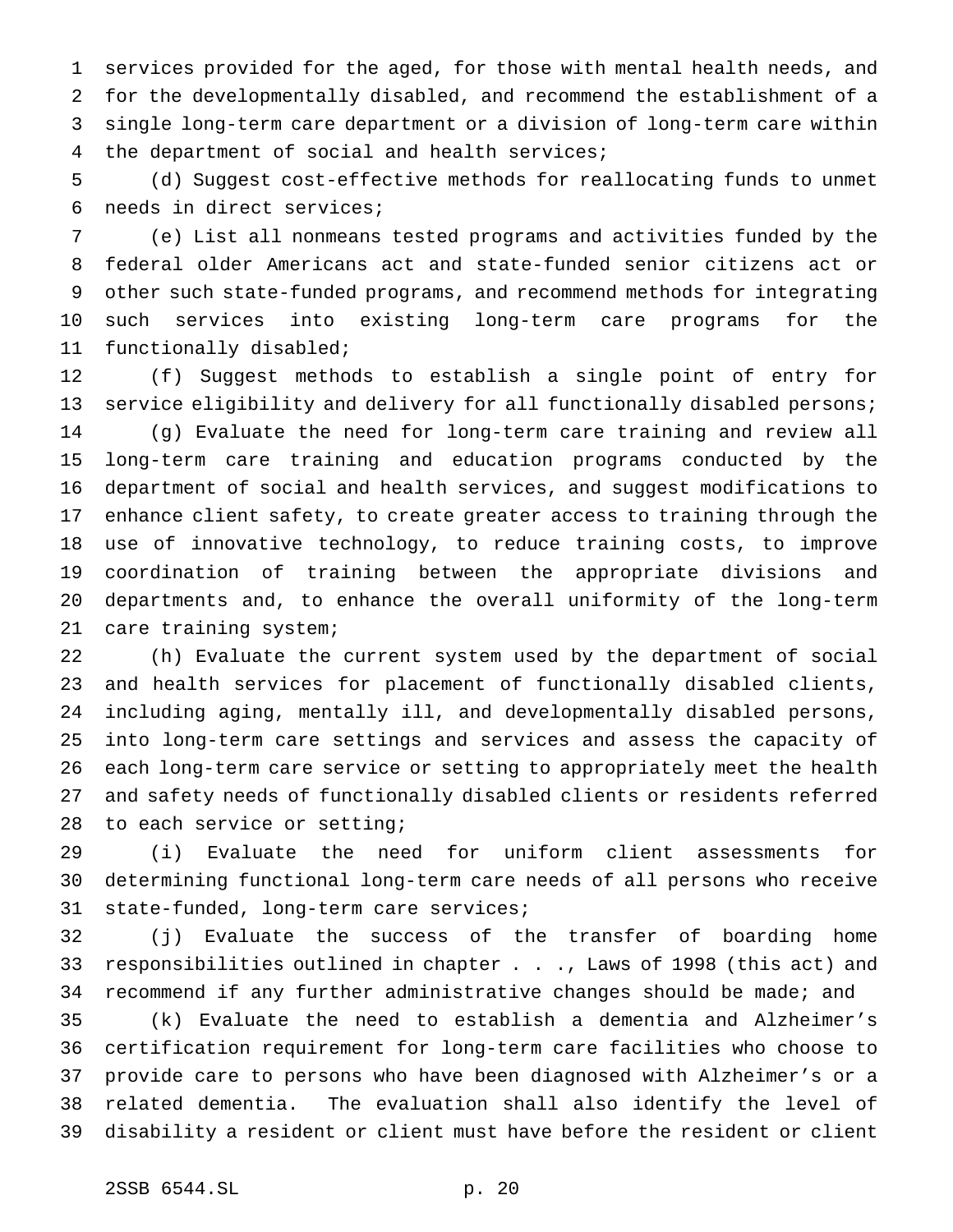1 is considered for care in a certified long-term care Alzheimer's 2 facility; and

3 (l) Evaluate the effect of requiring regular visits to bedbound 4 patients of boarding homes and adult family homes by licensed 5 practitioners.

 (6) The joint task force shall report its initial findings and recommendations to the governor and appropriate committees of the legislature by January 1, 1999. The joint task force shall report its final findings and recommendations to the governor and appropriate committees of the legislature by December 12, 1999.

11 \*Sec. 18. RCW 18.20.160 and <sup>1985</sup> <sup>c</sup> <sup>297</sup> <sup>s</sup> <sup>2</sup> are each amended to 12 read as follows:

 $(1)$  No person operating a boarding home licensed under this chapter 14 shall admit to or retain in the boarding home any aged person requiring nursing or medical care of <sup>a</sup> type provided by institutions licensed under chapters 18.51, 70.41 or 71.12 RCW, except that when registered nurses are available, and upon <sup>a</sup> doctor's order that <sup>a</sup> supervised 18 medication service is needed, it may be provided. Supervised medication services, as defined by the department, may include an approved program of self-medication or self-directed medication. Such medication service shall be provided only to boarders who otherwise meet all requirements for residency in <sup>a</sup> boarding home.

23 (2)(a) Notwithstanding any provision contained in this section, in 24 no case shall a resident be bedbound, as a result of illness or 25 disease, for any continuous period of time exceeding ten days, unless 26 a licensed practitioner has seen the resident and assessed the 27 resident's medical condition, prescribed a plan of care, and determined 28 that a continued stay in the boarding home is appropriate.

29 (b) Residents who continue to be bedbound for more than ten 30 consecutive days shall be seen by a licensed practitioner at least 31 every thirty days, counting from the date of the initial bedbound-32 related licensed practitioner visit, for as long as the resident 33 continues to be bedbound.

34 (c) The licensed practitioner and the boarding home shall document 35 each visit and the licensed practitioner shall, at each visit, 36 prescribe a plan of care and redetermine the appropriateness of the 37 resident's continued stay in the boarding home.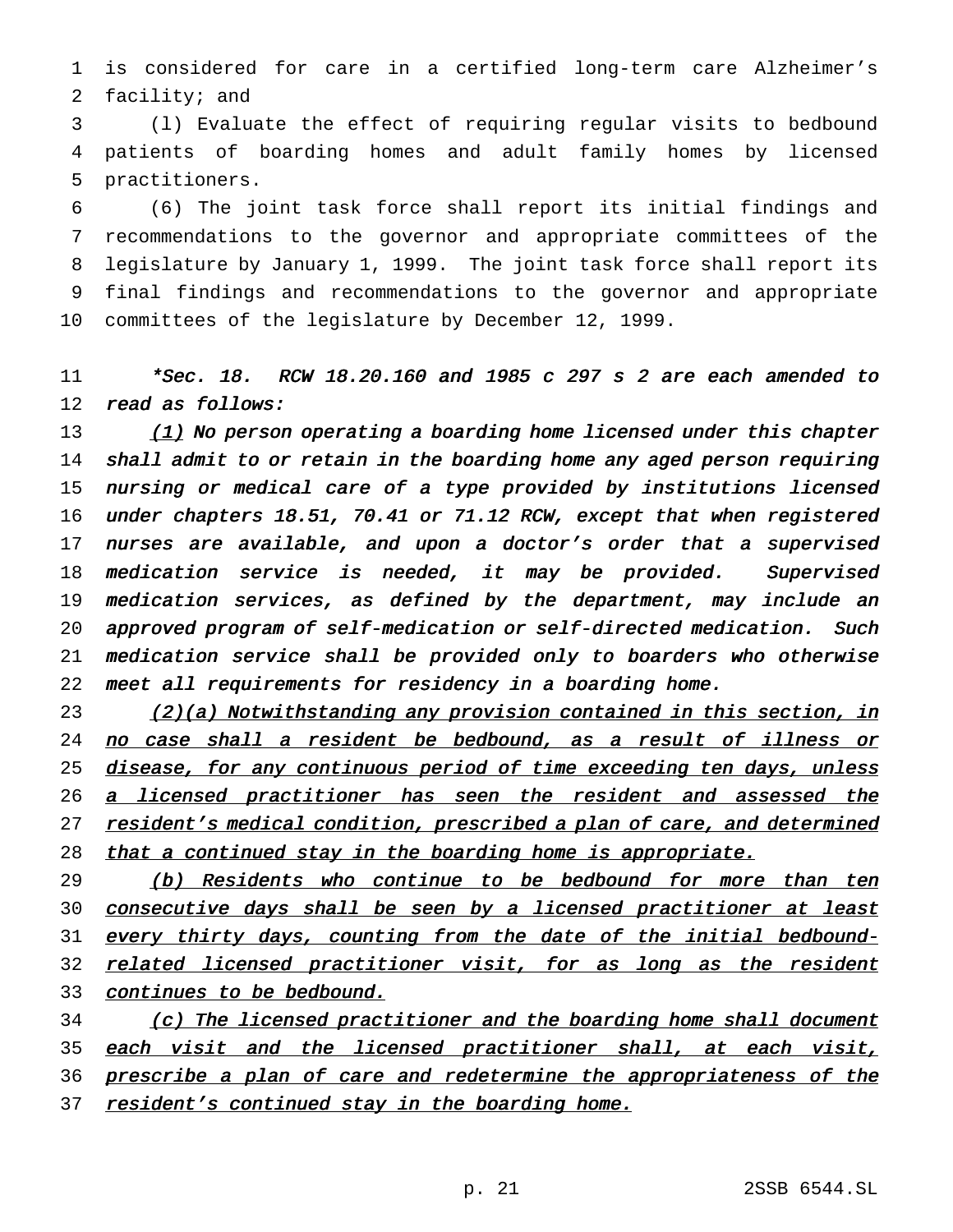1 (3) For the purposes of this section, an illness or disease does not include any illness or disease for which the resident has elected 3 to receive hospice care and chooses to remain in the boarding home. 4 When the resident elects to receive hospice care, an outside licensed agency is responsible for performing timely and appropriate visits and for developing <sup>a</sup> plan of care.

**\*Sec. 18 was vetoed. See message at end of chapter.**

8 \* NEW SECTION. Sec. 19. A new section is added to chapter 18.20 RCW to read as follows:

10 For the purposes of RCW 18.20.160, "licensed practitioner" includes <sup>a</sup> physician licensed under chapter 18.71 RCW, <sup>a</sup> registered nurse licensed under chapter 18.79 RCW, an osteopathic physician and surgeon 13 licensed under chapter 18.57 RCW, an advanced registered nurse practitioner licensed under chapter 18.79 RCW, or <sup>a</sup> physician assistant licensed under chapter 18.71A RCW.

**\*Sec. 19 was vetoed. See message at end of chapter.**

 \*Sec. 20. RCW 70.128.060 and <sup>1995</sup> <sup>c</sup> <sup>260</sup> <sup>s</sup> <sup>4</sup> are each amended to 18 read as follows:

 (1) An application for license shall be made to the department upon forms provided by it and shall contain such information as the 21 department reasonably requires.

 (2) The department shall issue <sup>a</sup> license to an adult family home if the department finds that the applicant and the home are in compliance with this chapter and the rules adopted under this chapter, unless (a) the applicant has prior violations of this chapter relating to the adult family home subject to the application or any other adult family home, or of any other law regulating residential care facilities within the past five years that resulted in revocation or nonrenewal of <sup>a</sup> license; or (b) the applicant has <sup>a</sup> history of significant noncompliance with federal, state, or local laws, rules, or regulations relating to the provision of care or services to vulnerable adults or to children.

(3) The license fee shall be submitted with the application.

 (4) The department shall serve upon the applicant <sup>a</sup> copy of the decision granting or denying an application for <sup>a</sup> license. An applicant shall have the right to contest denial of his or her application for <sup>a</sup> license as provided in chapter 34.05 RCW by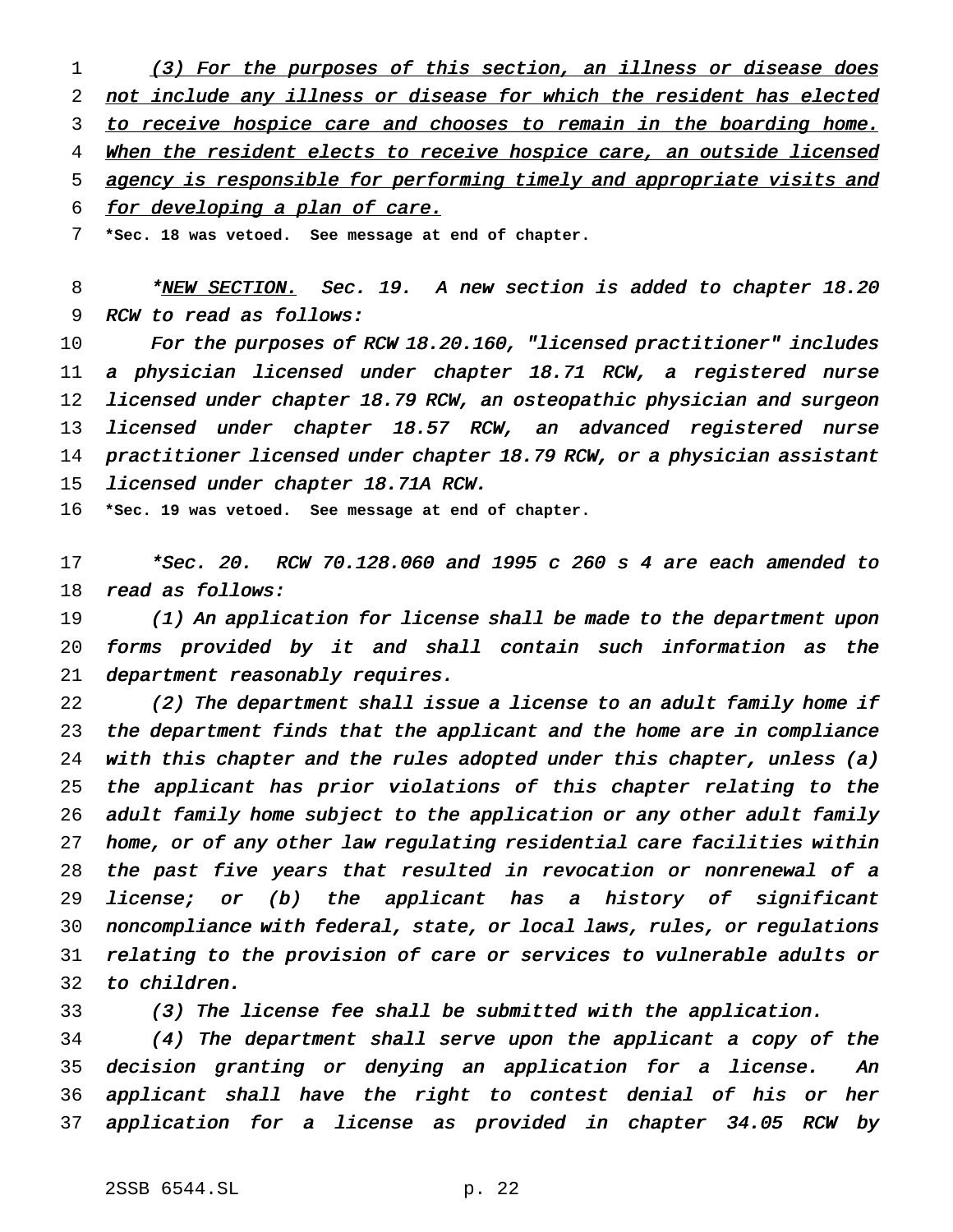1 requesting <sup>a</sup> hearing in writing within twenty-eight days after receipt 2 of the notice of denial.

 (5) The department shall not issue <sup>a</sup> license to <sup>a</sup> provider if the department finds that the provider or any partner, officer, director, managerial employee, or owner of five percent or more if the provider has <sup>a</sup> history of significant noncompliance with federal or state regulations, rules, or laws in providing care or services to vulnerable adults or to children.

9 (6)(a) The department shall license an adult family home for the 10 maximum level of care that the adult family home may provide. However, 11 <u>in no case shall the adult family home admit or retain residents who</u> 12 are bedbound, as a result of illness or disease, for any continuous 13 period of time exceeding ten days, unless a licensed practitioner has 14 seen the resident to assess their medical condition, prescribed a plan 15 of care, and determined that a continued stay in the adult family home 16 *is appropriate.* 

17 (b) Residents who continue to be bedbound for more than ten 18 consecutive days shall be seen by a licensed practitioner at least 19 every thirty days, counting from the date of the initial bedbound-20 related licensed practitioner visit, for as long as the resident 21 continues to be bedbound.

22 (c) The licensed practitioner and adult family home shall document 23 each visit and the licensed practitioner shall, at each visit, 24 prescribe a plan of care and redetermine the continued appropriateness 25 of the resident remaining in the adult family home.

26 (d) The department shall further define, in rule, license levels 27 based upon the education, training, and caregiving experience of the 28 licensed provider or staff.

29 (e) For the purposes of this section, an illness or disease does 30 not include any illness or disease for which the resident has elected 31 to receive hospice care and chooses to remain in the adult family home. 32 When the resident elects to receive hospice care, an outside licensed 33 agency is responsible for performing timely and appropriate visits and 34 for developing a plan of care.

35 (7) The department shall establish, by rule, standards used to 36 license nonresident providers and multiple facility operators.

37 (8) The department shall establish, by rule, for multiple facility 38 operators educational standards substantially equivalent to recognized 39 national certification standards for residential care administrators.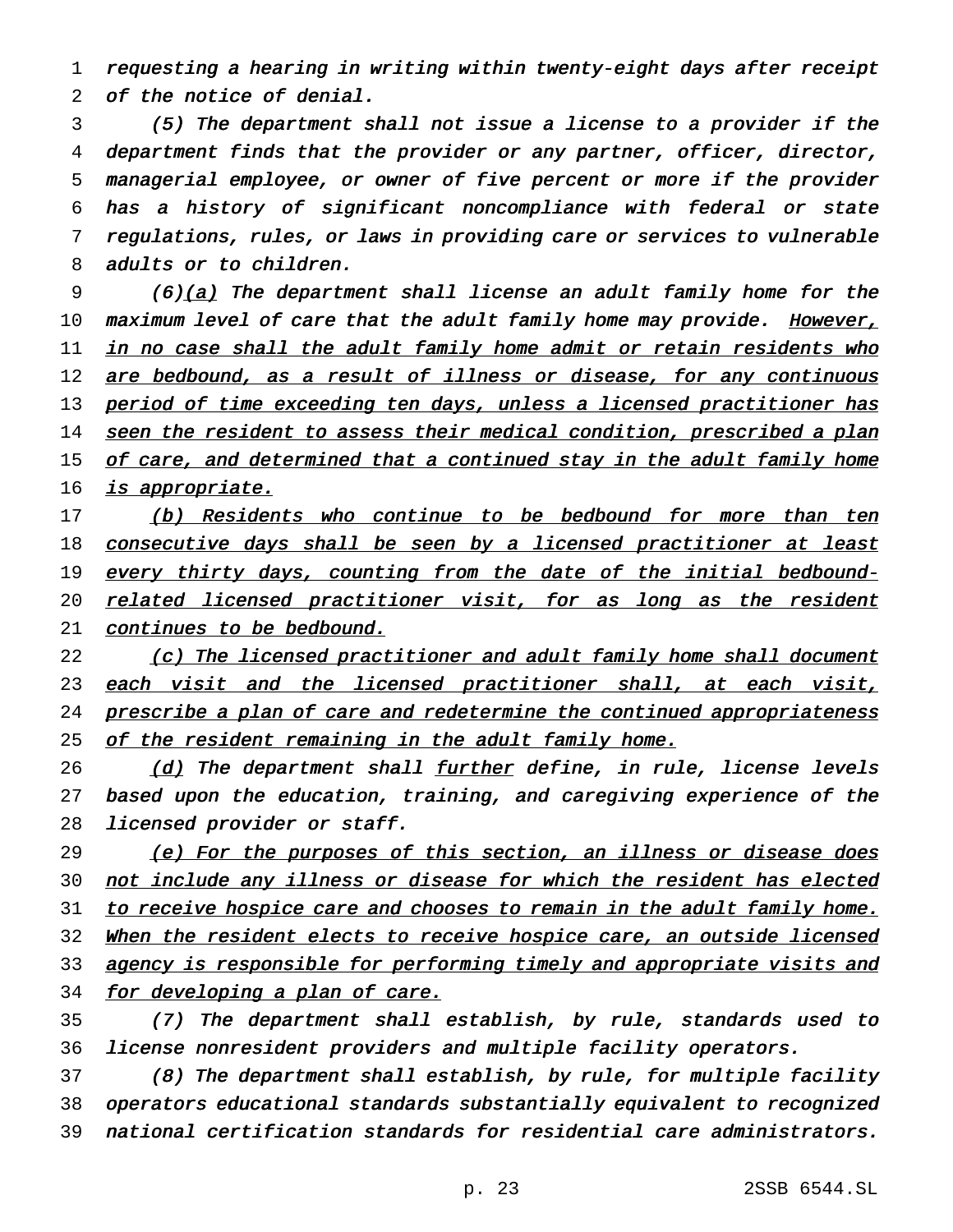(9) The license fee shall be set at fifty dollars per year for each home. The licensing fee is due each year within thirty days of the 3 anniversary date of the license. A fifty dollar processing fee shall also be charged each home when the home is initially licensed. **\*Sec. 20 was vetoed. See message at end of chapter.**

6 \*NEW SECTION. Sec. 21. A new section is added to chapter 70.128 RCW to read as follows:

 For the purposes of RCW 70.128.060, "licensed practitioner" includes <sup>a</sup> physician licensed under chapter 18.71 RCW, <sup>a</sup> registered nurse licensed under chapter 18.79 RCW, an osteopathic physician and surgeon licensed under chapter 18.57 RCW, an advanced registered nurse practitioner licensed under chapter 18.79 RCW, or <sup>a</sup> physician assistant 13 licensed under chapter 18.71A RCW.

**\*Sec. 21 was vetoed. See message at end of chapter.**

 NEW SECTION. **Sec. 22.** The sum of fifty thousand dollars, or as much thereof as may be necessary, is appropriated for the fiscal year ending June 30, 1999, from the general fund to the office of financial management solely for the purposes of implementing section 17 of this act.

 NEW SECTION. **Sec. 23.** Section 5 of this act takes effect July 1, 1998.

 NEW SECTION. **Sec. 24.** (1) Sections 13 through 16 of this act expire July 1, 2000, unless reauthorized by the legislature. (2) Section 17 of this act expires December 12, 1999.

 NEW SECTION. **Sec. 25.** If any provision of this act or its application to any person or circumstance is held invalid, the remainder of the act or the application of the provision to other persons or circumstances is not affected.

 NEW SECTION. **Sec. 26.** Except for section 5 of this act, this act is necessary for the immediate preservation of the public peace, health, or safety, or support of the state government and its existing public institutions, and takes effect immediately.

# 2SSB 6544.SL p. 24